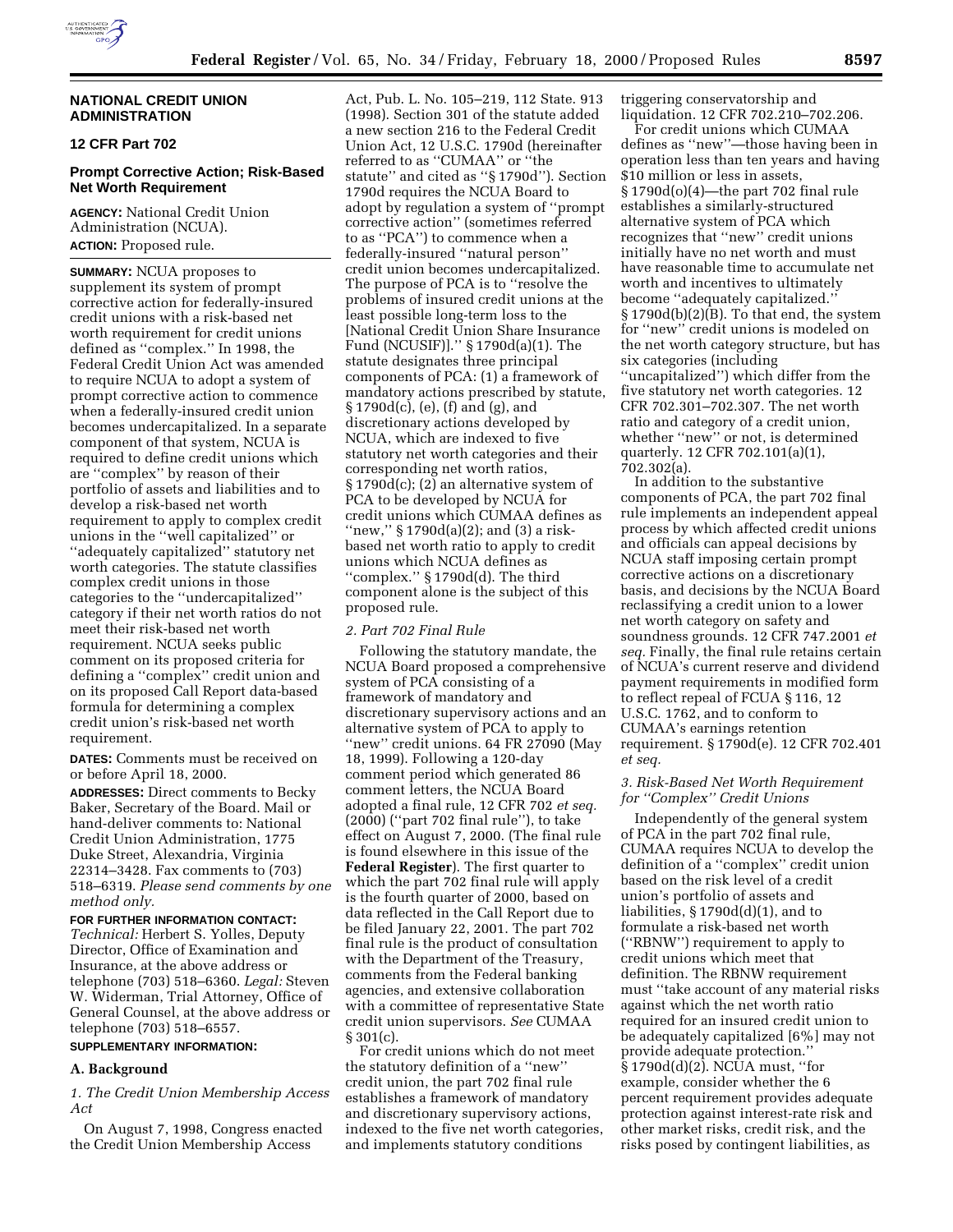well as other relevant risks. The design of the [RBNW] requirement should reflect a reasoned judgment about the actual risks involved.'' S. Rep. No. 193, 105th Cong., 2d Sess. 13 (1998) (S. Rep.).

CUMAA demands that a credit union which qualifies as ''complex,'' and whose net worth ratio initially places it in either of the ''adequately capitalized'' or ''well capitalized'' net worth categories, must satisfy a separate RBNW requirement, which may exceed the minimum net worth ratio corresponding to its initial category (6% and 7%, respectively), in order to remain classified in that category. § 1790d(c)(1)(A)(ii) and (c)(1)(B)(ii). A ''well capitalized'' or ''adequately capitalized'' complex credit union which fails to meet its RBNW requirement is reclassified to the ''undercapitalized'' net worth category, and will be subject to certain mandatory and discretionary supervisory actions applicable to that category.  $\S 1790d(c)(1)(c)(ii).$ 

The RBNW requirement also has an indirect impact on the ''undercapitalized'' and lower net worth categories. All credit unions which fall into those categories are required to operate under an approved net worth restoration plan. The plan must provide the means and a timetable for the credit union to reach the 6% net worth ratio ''gate'' to the ''adequately capitalized'' category. § 1790d(f)(5); 12 CFR 702.206(c). However, for credit unions in the ''undercapitalized'' or lower net worth categories which qualify as ''complex,'' the net worth ratio ''gate'' to that category will be the credit union's RBNW requirement, which may be higher than 6%. Thus, to become ''adequately capitalized'' and to remain so, a complex credit union's net worth restoration plan will have to prescribe the steps a credit union will take to reach a higher net worth ratio ''gate'' to that category. *See* 12 CFR 702.206(c)(1)(i)(A).

As directed by CUMAA, NCUA commenced rulemaking by issuing an Advance Notice of Proposed Rulemaking (ANPR) which, among other things, both suggested and invited concepts for an RBNW requirement and criteria for defining a ''complex'' credit union. CUMAA § 301(d)(2)(A). 63 FR 57938 (October 29, 1998). Although there is no deadline for issuing NCUA's proposed rule implementing the RBNW requirement for ''complex'' credit unions, CUMAA set August 7, 2000, as the deadline for issuing the final rule, and January 1, 2001, as its effective date. CUMAA § 301(d)(2)(B) and (e)(2). The first quarter to which the RBNW

requirement for ''complex'' credit unions will apply is the first quarter of 2001, based on data reflected in the Call Report due to be filed in April 2001.

### *4. Advance Notice of Proposed Rulemaking*

By the comment deadline of January 27, 1999, NCUA received 34 comment letters from 32 commenters in response to its ANPR soliciting concepts and criteria for a ''risk-based net worth requirement'' for ''complex'' credit unions. The commenters consisted of 13 Federal credit unions, 3 State-chartered credit unions, 8 state credit union leagues, 2 credit union trade associations, 3 banking trade associations, a single State supervisory authority, a single State credit union supervisors association, and a single credit union consulting firm.

The comments in response to the ANPR generally fall into three categories: (1) those which dwell on the four considerations NCUA had raised in the ANPR, two of which were abandoned as arbitrary even before the comment period expired;  $(2)$  those which suggest approaches that are contrary to CUMAA's express mandate and, thus, are outside NCUA's authority to adopt; 2 and (3) those which suggest a genuinely new or different approach not at odds with the statutory mandate. Accordingly, this proposed rule addresses neither the considerations NCUA already has abandoned, nor the suggestions which are contrary to CUMAA. Other comments in response to the ANPR are addressed below.

Three commenters urged NCUA to base the RBNW requirement on a credit union's market value of portfolio equity (MVPE) or net economic value (NEV). One of these went further to recommend establishing assumptions for these measures, and to deem a credit union

2For example, seven commenters advocated measuring risk by means other than a credit union's portfolio of assets and liabilities (*e.g.,* asset size in relation to size of NCUSIF) and determining complexity according to the lack of diversification of products, geographic distribution of certain portfolios of assets, and lack of diversification of the field of membership (single employer).

''complex'' if the after-shock value of its capital is six percent or less. The NCUA Board declines to adopt these suggestions for two reasons. First, MVPE and NEV typically address only one type of risk—interest rate risk-not the range of relevant risks the statute contemplates. Second, relying on general assumptions to calculate MVPE or NEV may produce an inaccurate result; however, institution-specific assumptions may be costly and burdensome to formulate.

Responding to the concept of establishing a threshold ratio of fixedrate real estate mortgages as a criterion for defining a ''complex'' credit union, one commenter suggested using fixed rate loans with maturities greater than 5 years in excess of 50 percent of assets. The proposed rule adopts this concept with a more inclusive asset threshold than the commenter urged and a 3-year remaining maturity criterion. Another commenter recommended excluding ''conforming'' real estate loans which may be sold on the secondary market a proposal that has been rejected because it addresses only liquidity risks, while ignoring interest rate, credit and other risks. Two commenters suggested using non-consumer, off-balance sheet commitments and contingencies exceeding 10 percent of assets. This recommendation has been adopted in part in the proposed rule through establishment of a risk portfolio consisting of unused commitments for member business loans.

Four commenters urged using only ''unmatched'' fixed-rate mortgages (*i.e.,* not matched against a like funding source such as Federal Home Loan Bank borrowings or long-term share deposits) in excess of 25 to 35 percent of assets with terms greater than 12 to 15 years. NCUA concludes that the suggested matching criteria are unsuitable either because they cannot be applied on a consistent basis, or because they fail to sufficiently mitigate risk. As with MVPE or NEV calculations, the process of analyzing and monitoring a credit union's ''matched'' versus ''unmatched'' positions would be subject to inconsistent application because the process depends on individual, institution-specific assumptions. The issue of how to treat ''non-maturity'' shares similarly invites inconsistency in maturity matching because it is open to various interpretations. Further, the maturity match proposed by the commenters, particularly in the absence of a market-based penalty for early withdrawal, would not fully mitigate interest rate risk. NCUA believes that longer term real estate loans inherently pose greater risks and therefore are an

<sup>1</sup>The four considerations raised in the ANPAR were: (i) Whether the credit union's securities portfolio is subject to NCUA's 300-basis-point  $\mathbf{F}^{\mathsf{t}}$ 'shock test,'' 12 CFR 703.90(b)–(c); (ii) Whether the credit union's portfolio exceeds a certain threshold ratio of fixed-rate real estate mortgages; (iii) Whether the credit union has exceeded a certain threshold ratio of borrowed funds; and (iv) Whether the credit union's ''Capital'' and/or ''Asset'' CAMEL components are rated ''4'' or ''5.'' 63 FR at 57940. NCUA abandoned CAMEL components as a criterion because they are not readily accessible to credit unions to use in determining for themselves whether they are ''complex,'' and abandoned the 300-basis point ''shock test'' because the purpose of the investment regulation fundamentally differs from that of a minimum capital requirement.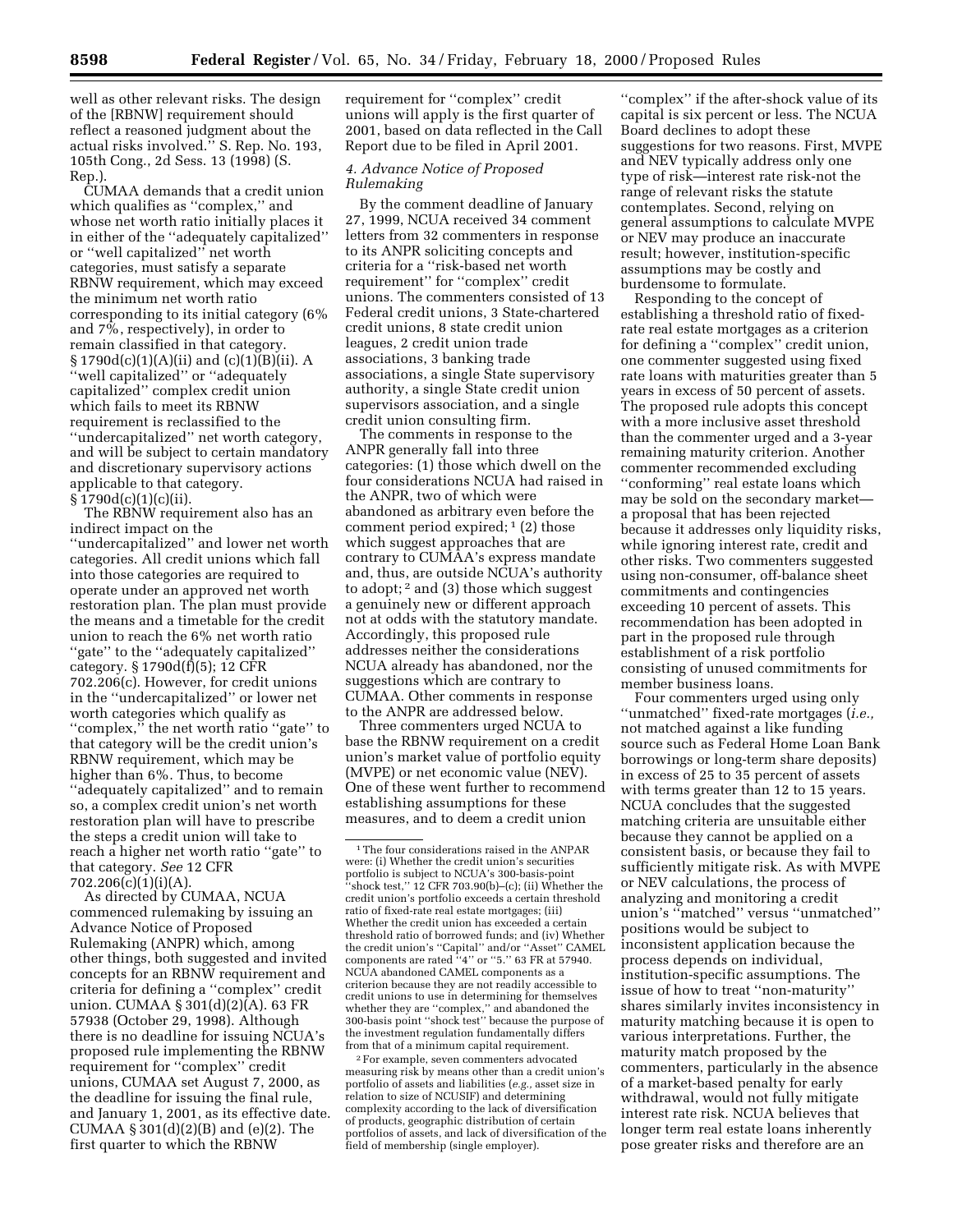appropriate indicator of the complexity of a credit union.

Commenters advocated other criteria for defining a ''complex'' credit union a defined segment of a credit union's investment portfolio and member business lending. NCUA agrees and has included in the proposed rule a risk portfolio combining three types of longterm investments, and a risk portfolio consisting of member business loans. Both risk portfolios are subject to a threshold percentage of the credit union's total assets.

The commenters were divided as to whether credit union borrowing beyond a certain threshold of assets should be a criterion of ''complexity.'' The opponents argued that using borrowed funds as a criterion could inhibit prudent cash management or risk reduction. The NCUA Board seriously considered, but ultimately rejected, borrowed funds as a criterion because management may use borrowed funds to accomplish different objectives. Properly structured, borrowed funds may be a risk-reducing measure taken by the credit union to improve its asset liability structure.

Addressing the structure of the RBNW requirement, thirteen commenters advocated various basis point ceilings on the net worth ratio ''add on'' proposed in the ANPR. Three commenters favored a 100-basis-point ceiling; another three favored that ceiling if it incorporates intermediate tiers or steps based on a credit union's complexity; one preferred a 50-basispoint maximum; another characterized a ceiling of 100 basis points as excessive; and the final commenter indicated that 100 basis points was not enough to capture all the risks. NCUA concurs with the final commenter because CUMAA sets no limit in directing NCUA to take into account ''any material risks against which [the 6% net worth ratio to be ''adequately capitalized''] may not provide adequate protection.'' § 1790d(d)(2).

Two commenters urged NCUA to model the RBNW requirement for complex credit unions on the risk-based system that has applied to banks since 1992. To do so would not take account of the cooperative character and other unique features of credit unions, 12 U.S.C. 1790d((b)(1)(B), and would not ''reflect a reasoned judgment about the actual risks involved'' in credit unions. S. Rep. at 14. Embracing its mandate, NCUA is determined to develop an RBNW requirement that is tailored to each credit union's individual risk profile and thereby provides ''real protection against real risks.''

Finally, commenters suggested three standards for the definition of a ''complex'' credit union: that size alone should not determine complexity; that a credit union should be able to determine for itself whether it is ''complex''; and that PCA rules should provide ''real protection against real risks.'' NCUA concurs and has incorporated the substance of these standards in its four goals described in section 5 below.

#### *5. Proposed Rule*

The proposed rule reflects four goals in developing an RBNW for ''complex'' credit unions. First, to allow a credit union to determine for itself at any point whether it qualifies as ''complex,'' and if so, to ascertain its RBNW requirement on its own. Second, to rely on objective numerical standards to ensure uniformity, rather than on subjective determinations that allow unequal treatment. Third, to rely primarily on already-existing data such as Call Report data, rather than to impose a new additional recordkeeping burden. Fourth, to tailor the RBNW requirement to a credit union's individual risk profile, rather than to impose a ''one size fits all'' requirement.

Through this notice, NCUA invites public comment on all aspects of its proposed rule. As with the final rule implementing the general system of PCA, broad public input addressing the proposed rule will assist the NCUA Board in tailoring an RBNW requirement that is workable, fair and effective in light of the cooperative character of credit unions. *See* S. Rep. at 14. However, commenters are urged to recognize that NCUA lacks discretion to modify the statutory basis for defining a ''complex'' credit union (*e.g.,* the risk level of its portfolio of assets and liabilities) and the impact of failing to meet an RBNW requirement (classification in the ''undercapitalized'' category). Within those limitations, public comments suggesting and justifying modifications to the proposed rule will be most beneficial.

To facilitate consideration of public comments on the proposed rule, the NCUA Board urges commenters to organize their comment letters on a section-by-section basis to correspond to the sections of the proposed rule, and to include general comments, if any, in a separate section.

#### **B. Section-by-Section Analysis of Proposed Rule**

While all credit unions determine their net worth ratio quarterly, 12 CFR 702.101(a), the determination whether a credit union is ''complex'' and, if so, the

determination of its RBNW requirement, is made on a quarterly basis by credit unions which file Call Reports quarterly, and on a semiannual basis by credit unions which file Call Reports semiannually. Both determinations rely on month-end account balances, including the balance of total assets, as reflected in the Call Report. *See* n. 7 *infra.* Coupling both determinations with the Call Report filing will relieve semiannual filers of the burden of making and reporting those determinations separately for the first and third quarters. However, this may cause semiannual filers either to remain ''complex,'' or to be subject to a higher RBNW requirement than would otherwise be the case.

The proposed rule implements a three-step process involving eight ''risk portfolios'' which are defined in section 702.103. The process applies to all federally-insured credit unions including those defined as ''new.'' 3 702.302(c)(1)–(2). The first step, reflected in proposed section 702.104, is to determine whether a credit union qualifies as ''complex'' based on whether any of four specific threshold percentages of total assets is exceeded by corresponding ''risk portfolios.'' The second step, reflected in section 702.105, uses eight ''RBNW components'' (derived from the ''risk portfolios'') to calculate the individual RBNW requirement that applies to a credit union which meets section 702.104's definition of ''complex.'' The third and final step, reflected in section 702.106, gives a ''complex'' credit union the opportunity to substitute any of three specific ''RBNW components'' in section 702.105 with a corresponding ''alternative component'' that may reduce the RBNW requirement against which the credit union's net worth ratio is measured.

NCUA relied on several resources to construct the proposed process for identifying ''complex'' credit unions and formulating an RBNW requirement for each. First, NCUA assembled a ''complex'' credit union committee to analyze field staff experience in dealing with risk exposure and capital deficiencies of credit unions. Among the members of the committee is a combined 74 years of regulatory and private sector depository institution and related experience. The committee collaborated extensively with representative state credit union

<sup>3</sup>Throughout the proposed rule, including the tables in the preamble and the rule text, and the appendices which follow the rule text, the terms ''credit union'' and ''CU'' refer to federally-insured credit unions, wherther federal- or State-chartered. 12 CFR 702.2(c).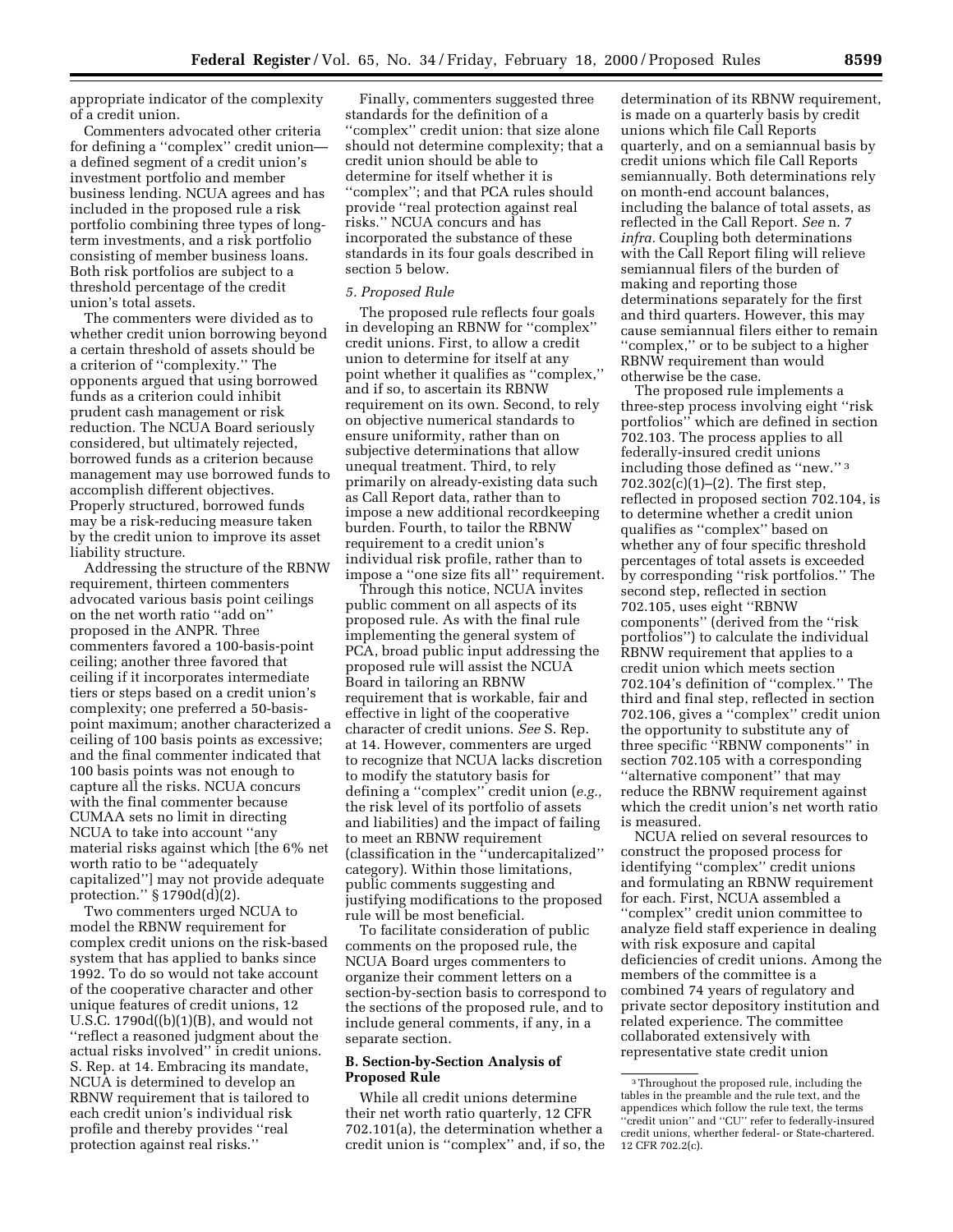supervisors. Second, the committee compared its findings against the results of interest rate risk measurement models incorporating Securities Industry Association standard calculation formulas. Finally, the committee consulted historical data from Call Reports identifying the relationship between specific asset and liability portfolios, which the committee identified as having higher than average risk, and capital deficiency. This process was used to construct the ''risk portfolios'' and derivative ''RBNW components'' and ''alternative components,'' as well as to establish the tiers, thresholds and RBNW factors incorporated in each.

### *1. Section 702.2(k)—Definition of Weighted-Average Life*

The proposed rule defines the term ''weighted-average life'' for use in identifying the contents of the ''Longterm investments'' risk portfolio, § 702.103(c)(1), and the contents of the ''Long-term investments'' alternative component for calculating the RBNW requirement, § 702.106(c). The definition is adopted in modified form from Fabozzi, Frank and T. Dessa, eds., *The Handbook of Fixed Income Securities* (4th ed. 1995) at 518, and reflects the method by which credit unions report investments in Schedule C of the Call Report.

The definition treats investments in registered investment companies and collective investment funds differently because their weighted-average lives generally are not disclosed. In the current Call Report, these investments all are combined in a single weightedaverage life category—less than or equal to one year. When the Call Report is revised to conform to this part, investments in registered investment companies and collective investment funds will be reported separately. Whereas money market funds will continue to be categorized as having a weighted-average life of less than or equal to one year, investments in a registered investment company or collective investment fund will be categorized as having a weightedaverage life of greater than 5 years, but less than or equal to 7 years. That category reflects the interest rate risk of typical mutual funds. The final sentence of the ''weighted-average life'' definition anticipates this revision to the Call Report.

### *2. Section 702.103—Risk Portfolios Defined*

Section 702.103 of the proposed rule identifies eight ''risk portfolios'' which are used in subsequent sections. Five

portfolios are used to determine whether a credit union is ''complex.'' *See* Table 1 in § 702.103. If so, all eight are used to calculate what that credit union's risk-based net worth requirement will be. The portfolios consist of assets, liabilities and contingent liabilities, and are based entirely upon Call Report data integrated in a ''PCA Worksheet'' planned for introduction on a trial basis in the Call Report for the last quarter of 2000 (the quarter preceding the first quarter in which the final rule will apply).

(a) *Long-term real estate loans*. This risk portfolio contains loans with above average economic value exposure to interest rate changes.4 Examination experience indicates the vast majority of member loans with above average exposure to interest rate changes are real estate related. In contrast, short-term fixed-rate and frequently repricing adjustable-rate real estate loans typically do not have above average exposure to interest rate changes. Thus, this portfolio combines all fixed-rate real estate loans and lines of credit with a maturity greater than 3 years, with variable-rate real estate loans that will not reprice within 3 years. NCUA research indicates that a balloon real estate loan with a 5-year original maturity, 30-year amortization schedule, and 3-year remaining maturity, would have less than a 6 percent decline in market value on a 200-basis-point increase in interest rates. This risk portfolio may be expanded when examination experience indicates significant new sources of long-term loans.

(b) *Member business loans outstanding*. This risk portfolio is comprised of all member business loans (MBLs) outstanding, exclusive of unused MBL commitments.5 Examination experience indicates credit risk of MBLs generally is greater than credit risk of member non-business

5 In NCUA's rule on member business loans, 12 CFR 723.1(a), and elsewhere in part 702, the term ''Member Business Loan'' [MBL] combines MBLs outstanding and unused MBL commitments. *E.g.*, 12 CFR 702.202(a)(4), 702.304(a)(3). For purposes of sections 702.103 through 702.106, however, MBLs outstanding and unused MBL commitments each constitute a separate risk portfolio, 12 CFR 702.103 (b) and (g), as well as a separate RBNW component. 12 CFR 702.105 (b) and (g). The two risk portfolios are combined into a single portfolio only for the purpose of applying a threshold to define a complex credit union. 12 CFR 702.104(b).

loans. This portfolio also includes realestate-related MBLs that generally have above average exposure to interest rate risk.

(c) *Long-term investments*. Long-term investments generally have greater economic value exposure to interest rate changes than investments with shorter terms. This portfolio contains all fixedrate investments with a weightedaverage life greater than 3 years. NCUA research indicates fixed-rate investments with a shorter weightedaverage life generally have less than a 6 percent decline in market value for a 200 basis-point increase in interest rates. This risk portfolio also contains infrequently reset variable-rate investments. While no distinction is made between investments of different credit quality, most credit union investments are of high credit quality. The examination process permits NCUA to monitor trends in credit quality of investments on a continuing basis.

(d) *Low-risk assets*. This risk portfolio is comprised of cash and cash equivalents 6 that typically have below average interest rate and credit risk. Such assets also contribute significantly to a credit union's liquidity position. Credit unions generally have well controlled processes for securing cash. Cash equivalents generally are maintained in low-risk investment instruments, which still have some level of credit risk.

(e) *Average-risk assets*. Average-risk assets primarily consist of consumer loans, real estate loans that will contractually refinance, reprice or mature within 3 years, most investments with a weighted-average life or repricing interval of less than 3 years, and land, building and fixed assets. This risk portfolio is calculated by subtracting the preceding four risk portfolios from Call Report month-end total assets. Assets assigned to one of the preceding portfolios (''Long-term real estate loans,'' ''MBLs,'' ''Long-term investments'' and ''Low-risk assets'')

<sup>4</sup> ''Economic value exposure to interest rate changes'' refers to price sensitivity of a credit union's assets (changes in the value of the assets over different interest rate/yield curve scenarios). Interpretive Ruling and Policy Statement No. 98–2, ''Supervisory Policy Statement on Investment Securities and End-User Derivatives,'' 65 FR 20191 at 20195 (April 23, 1998).

<sup>6</sup> ''Cash'' includes currency on hand, demand deposits with banks or other financial institutions, and other accounts which have the characteristics of demand deposits in that the customer may deposit additional funds at any time and also effectively may withdraw funds at any time without prior notice of penalty. All charges to those accounts are cash receipts or payments to both entity owning the account and the financial institution holding it. Statement of Financial Accounting Standards No. 95 at ¶7, n.1. ''Cash equivalents'' are short-term highly liquid investments that are both readily convertible to known amounts of cash, and so near to maturity that there is an insignificant risk of change in value because of changes in interest rates. *Id.* ¶8. Generally Accepted Accounting Principles often interpret ''so near to maturity'' to mean within 3 months.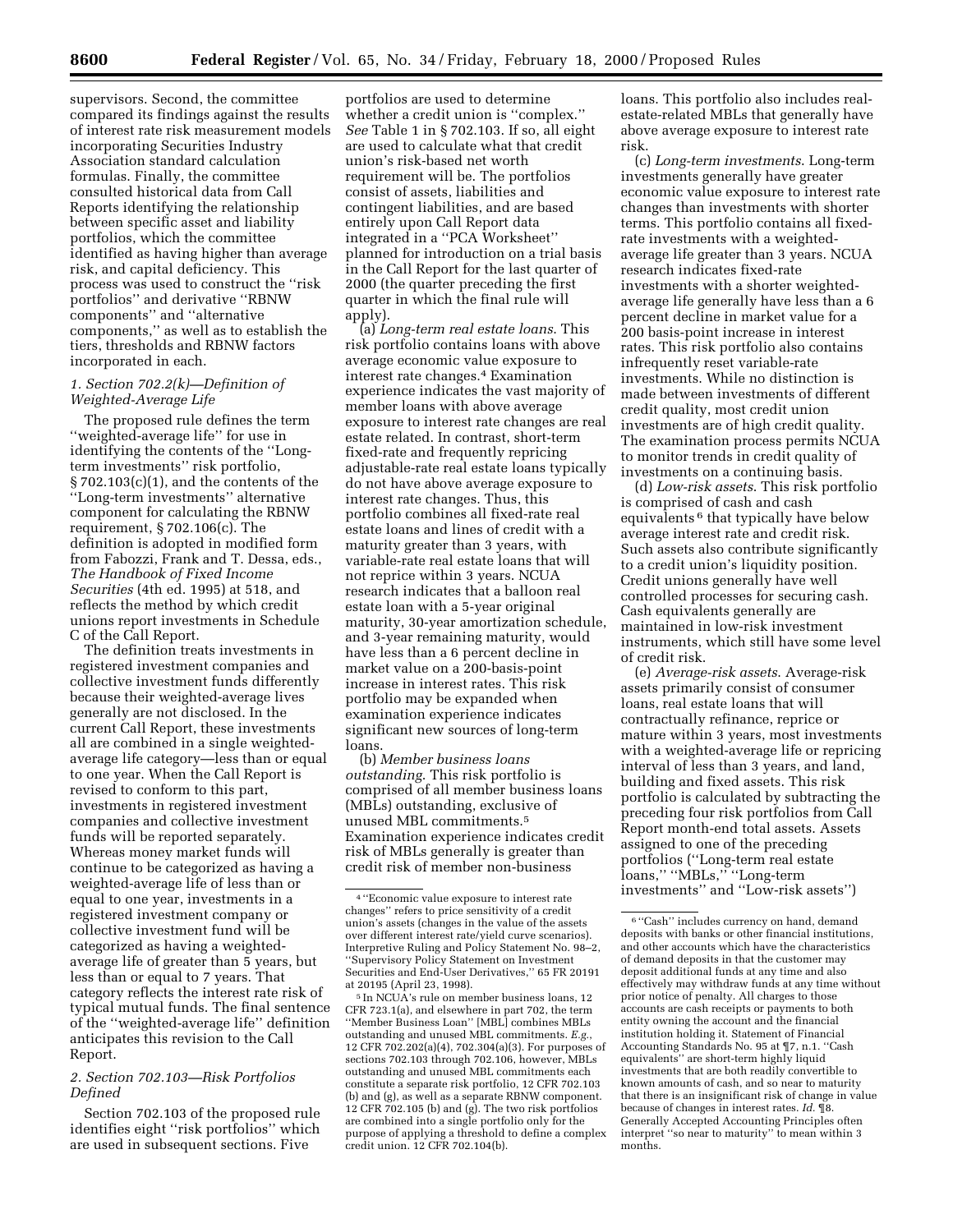have either above or below average risk. All other assets are grouped into this portfolio because they typically are average-risk assets.

(f) *Loans sold with recourse*. Loans sold with recourse are an off-balance sheet account and, therefore, are not included in any of the above portfolios of assets. Credit unions retain credit risk exposure on these contingent liabilities.

(g) *Unused member business loan commitments.* Unused MBL commitments also are an off balancesheet account. Large draws on unused MBL commitments may cause liquidity problems for credit unions with high levels of commitments. Unused commitments also represent contingent exposure to credit risk.

(h) *Allowance*. This risk portfolio will reduce a credit union's RBNW requirement. The Allowance for Loan and Lease Losses (ALL) reflects provisions made for potential credit losses. Increases in the ALL account result in decreases in net worth, since provisions for ALL represent expense items. As of the June 1999 Call Report, about two-thirds of all credit unions had an ALL of 1.50 percent or less of total loans outstanding. Thus, an ALL account of 1.50 percent or less is fairly typically observed. When the level of potential credit losses increases, the ALL account also should be increased. High levels of ALL accounts therefore reflect high levels of credit exposure. Because the Call Report does not make fine distinctions among loans by credit quality measures, its data cannot be used to finely distinguish different components of the RBNW requirement. Accordingly, the RBNW requirement is designed to reflect average credit risk exposures. Thus, the Allowance risk portfolio (expressed as a percentage of total assets) is limited to the ALL account up to the equivalent of 1.50 percent of total loans. However, a credit union's ALL account will continue to be reviewed during the examination process to ensure its adequacy.

### *3. Section 702.104—Thresholds to Define Complex Credit Unions*

The first step of the proposed process, reflected in proposed section 702.104, is to determine whether a credit union is ''complex.'' A credit union is ''complex'' if any of four specific threshold percentages of total assets is exceeded by corresponding ''risk portfolios.'' 7 *See* Table 2 in § 702.104,

and Appendix B. In that case, the credit union is ''complex'' and must proceed to calculate its RBNW requirement under section 702.105. Conversely, a credit union which does not exceed any of the four thresholds is not ''complex'' and may disregard the subsequent steps of the process.

NCUA proposes four thresholds only for the following five ''risk portfolios'' because they were designed to reflect above average risk, whereas each of the remaining three ''risk portfolios'' either reflects average or below average risk (''Average-risk assets'' and ''Low-risk assets'') or represents a cushion against loss (''Allowance'').

(a) *Long-term real estate loans.* For long-term real estate loans, NCUA proposes a threshold of 25 percent of total assets. This proposal is based on NCUA's examination of interest rate risk data for a variety of typical loans. For example, a June 1998 analysis by the Office of Thrift Supervision estimates the industry aggregate present value of all thrifts' fixed-rate single-family firstmortgage loans and mortgage-backed securities would decline by about 8 percent for a 200-basis-point increase in interest rates, and decline by about 12 percent for a 300-basis-point increase in interest rates. Office of Thrift Supervision, Division of Risk Management, ''Interest Rate Risk Exposure Report for All Reporting CMR'' as of June 1998. A credit union with a long-term real estate loan portfolio of 25 percent of total assets similar in composition to that of the average thrift institution would have an interest rate risk exposure of 2 percent of total assets for a rate increase of 200 basis points, and 3 percent of total assets for a rate increase of 300 basis points. Increased credit risk in such a higher interest rate environment would result in further declining present value of the long-term real estate loans. In this analysis, the risk of 25 percent of a credit union's assets would absorb half of the minimum net worth required to be ''adequately capitalized'' (*i.e.,* a 6 percent net worth ratio). Accordingly, NCUA concludes that a credit union having greater levels of long-term real estate loans needs additional net worth to adequately protect the NCUSIF.

(b) *Combined member business loans outstanding and unused commitments.*

NCUA proposes a threshold of 12.25 percent of total assets for the combined risk portfolios of ''MBLs outstanding'' and ''Unused commitments for MBLs.'' *See* note 5 *supra*. This threshold corresponds to the general MBL limit of 1.75 times 7 percent of total assets. 12 U.S.C. 1757a(a). Credit unions permitted by exception to have greater levels of member business loans, *id*. § 1757a(b), may need additional net worth to adequately protect the NCUSIF. Experience indicates that the value of typical business loan collateral is more volatile than typical non-business loan collateral. In addition, commercial real estate, as a whole, tends to decline far greater in value during recessions than does single family residential real estate. Therefore, MBLs present a higher level of credit risk than non-business loans, justifying a threshold of 12.25 percent instead of 25 percent.

(c) *Long-term investments.* A threshold of 15 percent of total assets is proposed for long-term investments. Long-term investments expose a credit union to significant interest rate risk. For example, a newly issued 10-year, 6 percent-coupon Treasury note declines in value more than 13 percent for a 200 basis-point increase in rates, and more than 19 percent for a 300-basis-point increase in rates. A credit union with a long-term investments portfolio of 15 percent of total assets in such a security would have an economic value exposure of about 2 percent of total assets with a 200-basis-point increase in rates and about 2.85 percent of total assets with a 300-basis-point increase in rates. Under this scenario, risk could absorb 47.5 percent of the minimum net worth required to be ''adequately capitalized'' (*i.e.,* a 6 percent net worth ratio). The investment portfolio typically is viewed as the guardian of a credit union's liquidity. A credit union needs financial assets that are readily convertible to cash to meet member withdrawal demands and to fund new member loans. Because of interest rate risk, long-term investments do not serve to adequately safeguard a credit union's liquidity.

(d) *Loans sold with recourse.* NCUA proposes a threshold of 5 percent of total assets for loans sold with recourse of any kind. A threshold level below 5 percent of total assets generally is not material. Loans sold with recourse are a contingent liability. When a loan is sold with recourse, net worth ratio generally increases; however, credit exposure typically does not decline.

<sup>7</sup>A credit union is required to use its calendar month-end account balances, including the balance of total assets, for purposes of sections 702.103 and 702.106. Since Call Report asset accounts are reported as of calendar month-end, the denominator for the eight ''risk portfolios'' also must be calendar

month-end total assets. Otherwise, the sum of the balances in asset accounts (reported on a calendar month-end basis) would not necessarily equal assets (on other than a calendar month-end basis). For all other purposes under part 702, a credit union may elect among four methods for calculating its total assets—a daily average over the quarter, the month-end total, and the average of month-end totals for the most recent four quarters—to apply for that quarter. 12 CFR  $702.2(j)(2)$ .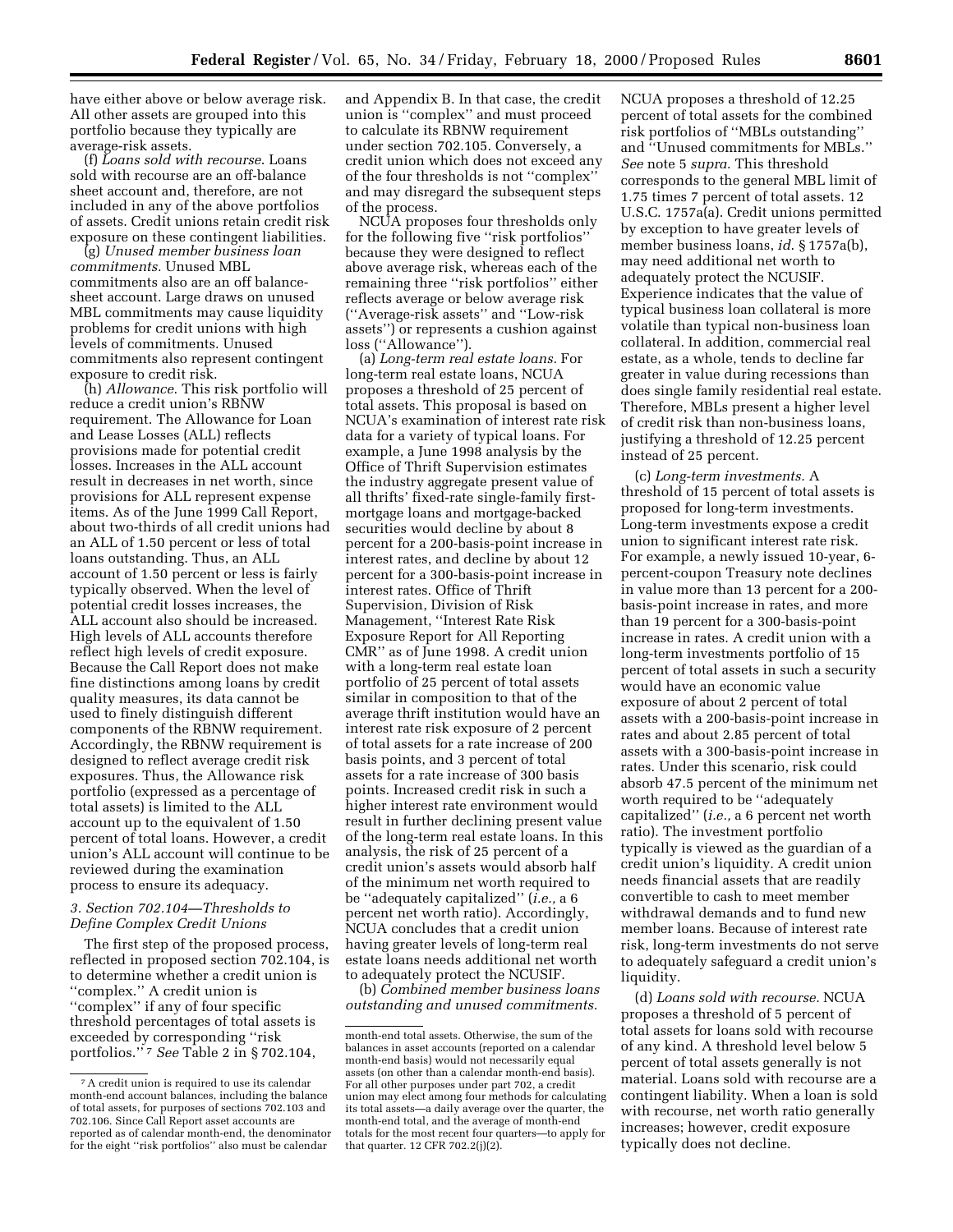### *4. Section 702.105—RBNW Components to Calculate Risk-Based Net Worth Requirement*

The second step of the proposed process, reflected in section 702.105, is to calculate the RBNW requirement that applies to those credit unions which meet section 702.104's definition of ''complex.'' This is accomplished by tallying eight ''RBNW components,'' each of which is derived by multiplying its corresponding ''risk portfolio'' by an RBNW factor corresponding to its level of risk. *See* Table 3 in § 702.105, and Appendix B. One such component, ''Allowance,'' is credited as an offset against the total of the other seven. The sum total percentage for the ''RBNW components'' yields the ''complex'' credit union's actual RBNW requirement, against which its net worth ratio (generally, retained earnings as a percentage of total assets) is compared.

(a) *Long-term real estate loans.* The ''Long-term real estate loans'' risk portfolio, up to its 25 percent threshold, is weighted by a 6 percent RBNW factor, based on the net worth level at which a non-complex credit union is ''adequately capitalized.'' The interest rate risk of this first 25 percent of total assets potentially is large in comparison to a 6 percent net worth ratio based on 100 percent of total assets. Thus, the next 15 percent of total assets in this risk portfolio is weighted by a 14 percent RBNW factor, a higher marginal rate to protect against additional risk. NCUA research indicates that a typical seasoned portfolio of 30-year mortgage loans declines in value by about 14 percent for a 300-basis-point increase in interest rates. As long-term real estate loans exceed 40 percent of a credit union's total assets, examination experience indicates typical increases in credit concentration risk and in the ratio of new loans to seasoned loans, with new loans having greater risk than seasoned loans. Thus, the portion of this risk portfolio in excess of 40 percent of total assets is weighted by 16 percent. By way of comparison, NCUA research indicates a newly-issued 30-year mortgage backed security declines in value by about 17 percent for a 300 basis-point increase in interest rates.

(b) *Member business loans outstanding.* The ''MBLs outstanding'' risk portfolio also is weighted by a 6 percent RBNW factor up to its threshold of 12.25 percent of total assets. Unused commitments for MBLs are weighted separately, below. MBLs outstanding above 12.25 percent of total assets are weighted by a 14 percent RBNW factor. As the level of MBLs increases, the average factor for all MBLs rises. The

average factor is 8 percent when this risk portfolio equals 16.33 percent of total assets, comparable to a bank's 8 percent credit-risk-weighted capital requirement.8 Unlike a bank's creditrisk-weighted capital requirement, this factor also must account for material interest rate risk and other relevant risks. As the amount of MBLs outstanding increases, interest rate risk also typically increases, as may credit concentration risk. The resulting riskbased net worth requirements typically should adequately protect the NCUSIF.

By way of example, assume a credit union has 25.40 percent of total assets in MBLs, no unused commitments or other contingent liabilities, 74.60 percent of total assets in average risk categories (such as the ''Average-risk assets'' risk portfolio), a total of 70 percent of total assets in loans, and an ALL of 1.50 percent of total loans. Such a credit union would have an RBNW requirement of 6.00 percent, equal to the net worth ratio required for a credit union to be ''adequately capitalized.'' 9 If this credit union increased MBLs to 37.90 percent of total assets, its RBNW requirement would be 7.00 percent, equal to the net worth ratio for a credit union to be ''well capitalized.'' 10 In an extreme example, a credit union with 100 percent of total assets in MBLs, with no unused commitments or contingent liabilities, and an allowance of 1.50 percent of total loans, would have an RBNW requirement of 11.52 percent.11

(c) *Long-term investments.* The portion of the ''Long-term investments'' risk portfolio up to and including its threshold of 15 percent of total assets is weighted by an RBNW factor of 6 percent. Long-term investments in excess of 15 percent of total assets are weighted by an RBNW factor of 12 percent. NCUA research indicates a 6 percent-coupon Treasury note with a maturity slightly longer than 5 years declines in value by about 12 percent

10Calculated as (MBLs to the threshold of 12.25 times 6 percent) plus (MBLs above the threshold of 25.65 times 14 percent) plus (average risk assets of 62.10 times 6 percent) minus (ALL of 1.50 as a percent of total loans times 70 percent total loans/ total assets.)

11Calculated as (MBLs to the threshold of 12.25 times 6 percent) plus (MBLs over the threshold of 87.75 times 14 percent) minus (ALL of 1.50 as a percent of total loans times 100 percent total loans/ total assets.)

for a 300-basis-point increase in interest rates. By way of comparison, a new issue 30-year mortgage-backed security declines in value by about 17 percent for a 300-basis-point increase in interest rates, as is the case for a 6-percentcoupon Treasury note with a maturity slightly longer than 8 years.

(d) *Low-risk assets.* All of the ''Lowrisk assets'' portfolio is weighted by an RBNW factor of 3 percent. This reflects the credit risk of typical uninsured overnight or short-term accounts in corporate credit unions, other financial institutions, and Fed Funds sold.

(e) *Average-risk assets.* The ''Averagerisk assets'' risk portfolio is weighted by an RBNW factor of 6 percent, equivalent to the net worth level required for a credit union to be ''adequately capitalized.'' The average level of risk for all assets in this portfolio typically is expected to be adequately protected by a 6 percent net worth ratio.

(f) *Loans sold with recourse.* This contingent liability is weighted by an RBNW factor of 6 percent. Examination experience indicates 6 percent is an adequate level to protect against credit risk retained and operation risk of servicing such loans.

(g) *Unused member business loan commitments.* This contingent liability is weighted by an RBNW factor of 6 percent. Examination experience indicates that not all commitments ultimately are drawn as loans. Thus, less net worth is necessary to protect against the total of unused commitments than would be necessary to protect against a similar level of outstanding loans.

(h) *Allowance.* This portfolio is weighted by negative 100 percent, thereby reducing the RBNW requirement otherwise resulting from the aggregate of the seven risk portfolios discussed above. § 702.105(a)–(g) .

### *5. Section 702.106—Alternative Components to Calculate Risk-Based Net Worth Requirement*

The third and final step of the proposed process, reflected in section 702.106, gives ''complex'' credit unions the option to reduce the amount of the RBNW requirement calculated under section 702.105. This entails comparing any of three specific ''RBNW components'' in section 702.105 with its corresponding ''alternative component'' in section 702.106. Each ''alternative component,'' derived from additional financial data (to be included in optional, supplemental schedules of the Call Report), may yield a smaller percentage than its counterpart. *See* Appendix G. When this is the case, any of three ''alternative components'' can

<sup>8</sup>Calculated as ((MBLs to the threshold of 12.25 times 6 percent) plus (MBLs over the threshold of 4.08 times 14 percent)) divided by total MBLs of 16.33.

<sup>9</sup>Calculated as (MBLs to the threshold of 12.25 times 6 percent) plus (MBLs above the threshold of 13.15 times 14 percent) plus (average risk assets of 74.60 times 6 percent) minus (ALL of 1.50 as a percent of total loans times 70 percent total loans/ total assets.)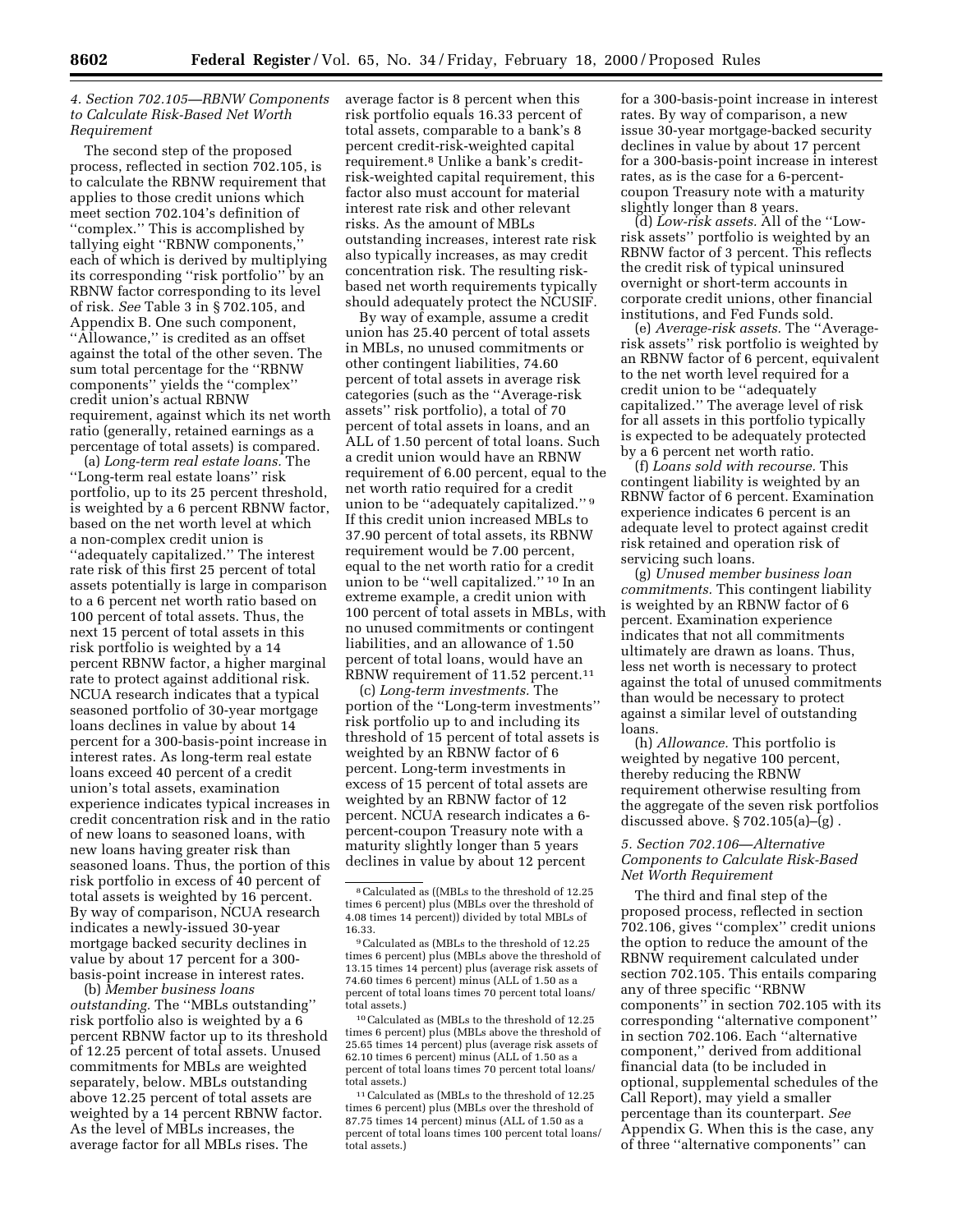be substituted for its counterpart ''RBNW component,'' thereby reducing the credit union's RBNW requirement originally calculated under section 702.105.

(a) *Long-term real estate loans.* This ''alternative component'' requires longterm real estate loans to be allocated by remaining maturity into four maturity buckets—greater than 3, but less than or equal to 5 years; greater than 5, but less than or equal to 12 years; greater than 12, but less than or equal to 20 years; and greater than 20 years. These four maturity buckets are weighted by factors of 6, 8, 12, and 16 percent, respectively. The sum of the weighted buckets yields the ''alternative component.'' All longterm real estate loans are included in these four buckets without regard to the 25 percent threshold level in section 702.105(b). *See* Table 4(a) in § 702.106, and Appendix D.

The factors applied to the long-term real estate loan maturity buckets reflect examiner judgment of credit risk and interest rate risk in typical fixed-rate real estate loans. Since such loans are secured by residential real estate, after consideration of an adequate factor for interest rate risk, no additional percentage was judged necessary to adequately cover typical levels of other risks. By way of example, a 41⁄2-year remaining maturity amortizing home equity loan would decline in value by 6-percent for a 300-basis-point increase in interest rates. Similarly, a 6-year

remaining maturity amortizing home equity loan would decline in value by about 8 percent for a 300-basis-point increase in interest rates. A pool of 15 year original maturity mortgages, with an average 13-year remaining maturity and assuming a 6 percent constant prepayment rate, would decline in value by about 12 percent for a 300-basispoint increase in interest rates. A pool of 30-year original maturity mortgages, with an average 27-year remaining maturity and assuming a 6 percent constant prepayment rate, would decline in value by about 16 percent for a 300-basis-point increase in interest rates.

(b) *Member business loans outstanding.* This alternative component requires MBLs first to be categorized as fixed-rate or variable-rate. Next, MBLs in each category are allocated by remaining maturity into five maturity buckets—3 years or less; greater than 3, but less than or equal to 5 years; greater than 5, but less than or equal to 7 years; greater than 7, but less than or equal to 12 years; and greater than 12 years.<sup>12</sup> The five maturity buckets of fixed-rate MBLs are weighted by factors of 6, 9, 12, 14, and 16 percent, respectively. The five maturity buckets of variable-rate MBLs are weighted by factors of 6, 8, 10, 12, and 14 percent, respectively. The sum of the weighted buckets yields the ''alternative component.'' All MBLs are included in these ten buckets without regard to the

12.25 percent threshold level in section 702.105(b). *See* Table 4(b) in § 702.106, and Appendix E.

The factors applied to the maturity buckets for fixed- and variable-rate MBLs outstanding reflect examiner judgment of the credit risk and interest rate risk in representative MBLs outstanding. Typical MBLs include operating loans, equipment loans, and commercial real estate loans. Credit union portfolios of shorter (5 years or less) remaining maturity MBLs typically include a mix of types of seasoned MBLs, with reduced levels of credit risk in comparison to longer term loans. For example, a representative fixed-rate MBL is an amortizing loan with a remaining maturity of 1 year and 9 months. Such a loan would decline in value about 21⁄2 percent for a 300-basispoint increase in interest rates. Considering credit risk is not expected to be fully correlated with interest rate risk, 31⁄2 additional percentage points was judged adequate for coverage of credit risk.

For the remaining maturity buckets longer than 5 years, each factor equals the interest rate risk of a representative fixed-rate amortizing MBL for a 300 basis-point increase in interest rates, plus 4 percentage points for adequate coverage of credit risk. Representative fixed rate MBLs are summarized in Table 1 below.

| Remaining               | Representative  | Value Decline for     | Adequate           | <b>Proposed Factor</b> |  |
|-------------------------|-----------------|-----------------------|--------------------|------------------------|--|
| <b>Maturity Buckets</b> | Amortizing Loan | 3% Rate Increase      | Additional         | (percent)              |  |
| (in years)              |                 | (ignoring credit risk | Percentage for     |                        |  |
|                         |                 | change)               | <b>Credit Risk</b> |                        |  |
| 3 or less               | year 9 months   | $2\frac{1}{2}$        | $3\frac{1}{2}$     |                        |  |
| $>3$ to $<5$            | 4 years         | 5 <sub>2</sub>        | $3\frac{1}{2}$     |                        |  |
| $> 5$ to $< 7$          | 6 years         |                       |                    | 12                     |  |
| $> 7$ to $< 12$         | 8 years         | 10                    |                    | 14                     |  |
| >12                     | 13 years        | 12                    |                    | 16                     |  |

# TABLE 1 - REPRESENTATIVE FIXED-RATE MEMBER BUSINESS LOANS

For the variable-rate MBLs, each of the factors for the three categories with a remaining maturity of greater than 5 years was reduced by 2 percent in

comparison to the factors for fixed-rate MBLs. The factor for the category with a remaining maturity greater than 3 but less than or equal to 5 years, was

reduced by 1 percent in comparison to the factor for the corresponding fixedrate MBLs. The value of a variable-rate MBL may decline less than the value of

<sup>12</sup>For federally-chartered credit unions, the maturity of MBLs is limited to 12 years, except ''lines of credit are not subject to a statutory or regulatory maturity limit.'' 12 CFR 701.21(c)(4). This limit does not apply to MBLs and lines of credit issued by federally-insured, State-chartered credit unions. Thus, the alternative component for MBLs includes a bucket to accommodate MBLs and lines of credit ''with a remaining maturity greater than 12 years." § 702.106(b)(1)(v) and (b)(2)(v).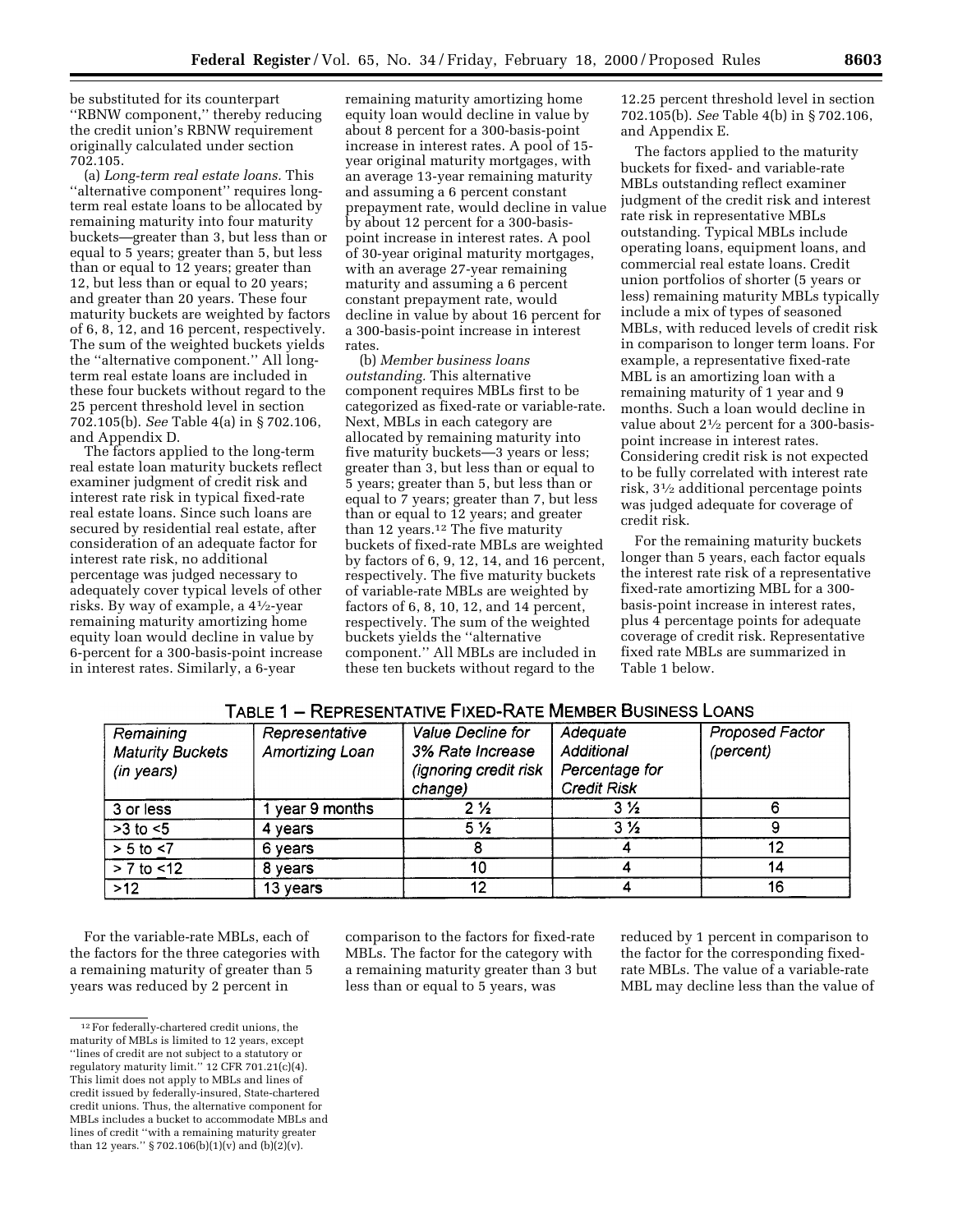a similar fixed-rate MBL for a given interest rate change, not considering credit risk. However, credit risk of a variable-rate loan typically increases in a higher rate environment, as the borrower comes under stress from meeting the increased interest expense burden.

(c) *Long-term investments.* This "alternative component" requires longterm investments to be allocated in categories by weighted-average life in finer increments than reported in the Call Report investment schedule. The four categories are: greater than 3, but less than or equal to 5 years; greater than 5, but less than or equal to 7 years; greater than 7, but less than or equal to 10 years; and greater than 10 years. These four categories are weighted by factors of 8, 12, 16, and 20 percent, respectively. *See* Table 4(c) in § 702.106, and Appendix F.

The factors applied to the weightedaverage life categories approximate the economic value exposure to interest rate risk of representative investment securities. For example, a 300-basispoint increase in interest rates from 6 percent would result in: about an 8 percent decline in value of a 6-percentcoupon Treasury note of just over 3 years remaining maturity; about a 12 percent decline in value of a 6-percentcoupon Treasury note of just over 5 years remaining maturity; about a 16 percent decline in value of a 6-percent-

coupon Treasury note of about 71⁄2 years remaining maturity; and about a 20 percent decline in value of a 6-percent coupon Treasury bond of about 101⁄2 years remaining maturity.

#### **C. Impact of Risk-Based Net Worth Requirement**

Once calculated, a ''complex'' credit union's RBNW requirement affects its classification among the statutory net worth categories. An ''adequately capitalized'' or a ''well capitalized'' credit union (6 to 6.99% and 7% or greater net worth ratio, respectively) whose net worth ratio meets its RBNW requirement remains classified in its original category. An otherwise ''adequately capitalized'' or ''well capitalized'' credit union whose net worth ratio falls short of its RBNW requirement declines by one or two net worth categories, respectively, to the top tier of the ''undercapitalized'' category, § 1790d(c)(1)(A)(ii) and (B)(ii), and thereby is subject to the four mandatory supervisory actions. 12 CFR 702.202(c).

Using Call Report data as of June 1999, NCUA estimates that 1490 federally-insured credit unions would qualify as ''complex.'' 13 The average estimated RBNW requirement was 6.63 percent for all 1490 of these credit unions. By way of comparison, the individual average net worth ratio for these credit unions is 12.70 percent. The estimated RBNW requirement was less than or equal to 7.01 percent for 75 percent of complex credit unions, and less than or equal to 7.66 percent for 90 percent of complex credit unions. Of the complex credit unions with a net worth ratio of 6 percent or greater, only 35 were estimated to fail their RBNW requirement using RBNW components in section 702.105 and, thus, would decline to the ''undercapitalized'' net worth category. These 35 credit unions still would have the option to substitute one or more ''alternative components'' under section 702.106 in an attempt to reduce their RBNW requirement.

As indicated in Table 2 below, there is a strong relationship between increasing asset size of a federallyinsured credit union and the likelihood that it will be deemed ''complex.'' In general, the larger a credit union's asset size, the more likely it is to have the resources to manage the above average risks associated with risk portfolios that would qualify a credit union as ''complex.''

<sup>13</sup>The Call Report as of June 1999 does not provide data in sufficient detail to distinguish money market funds from mutual funds. When revised to conform to part 702, the Call Report will do so.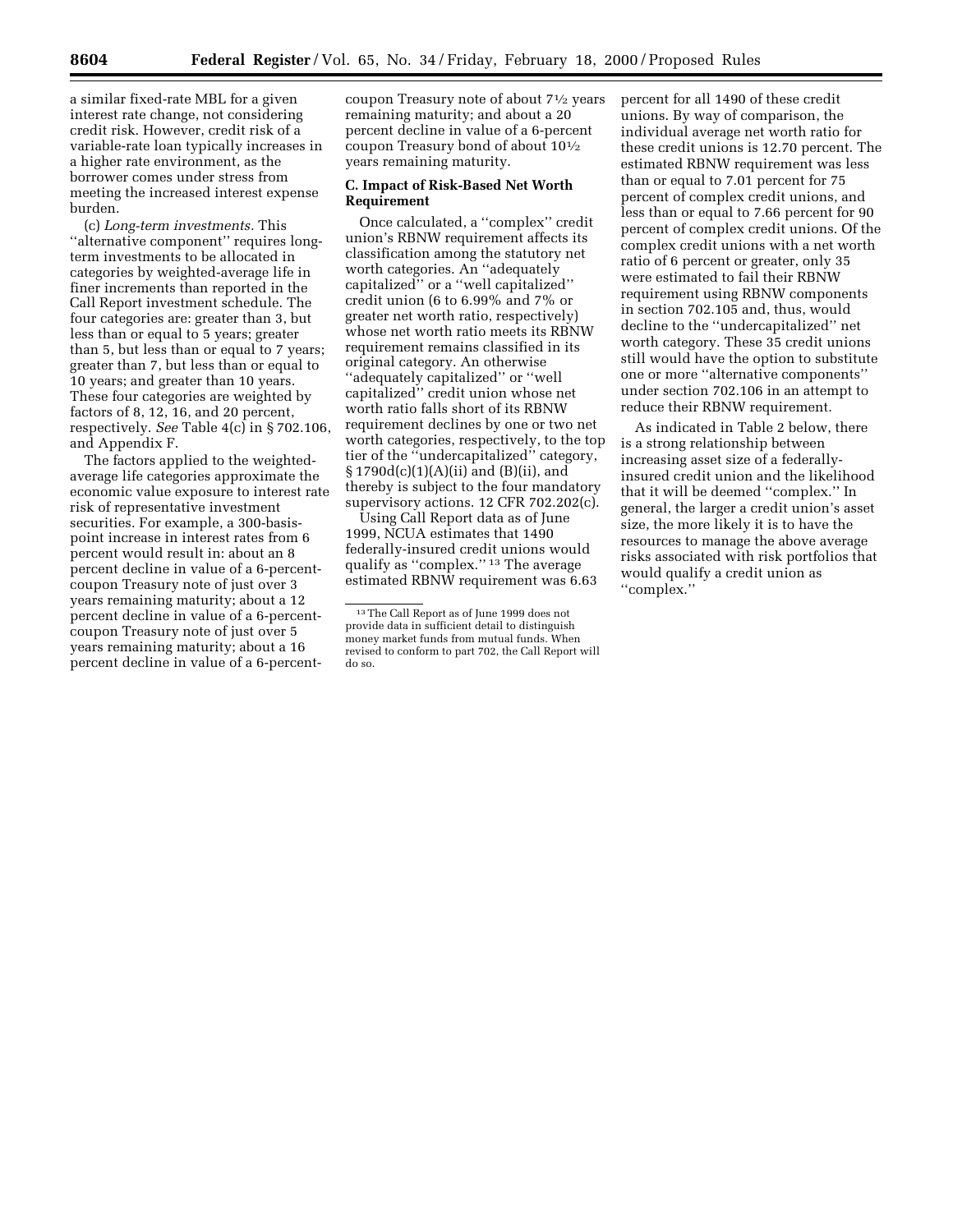| . rull 4<br>_________________<br><b>DELINITON AND INDIVY INLUDINEMI</b> |         |                             |                                       |                                                              |                                              |
|-------------------------------------------------------------------------|---------|-----------------------------|---------------------------------------|--------------------------------------------------------------|----------------------------------------------|
|                                                                         |         | в                           | C                                     | D                                                            | Е                                            |
| <b>Range of Total Assets</b><br>(in \$millions)                         | All CUs | Number of<br>Complex<br>CUs | Percentage<br>of Complex /<br>All CUs | Percentage of<br><b>All Complex</b><br><b>CU<sub>s</sub></b> | <b>Estimated</b><br>Number of<br>"Undercap." |
|                                                                         |         |                             | $B/A = C$                             | $B/B$ total = $D$                                            |                                              |
| Greater than \$500                                                      | 117     | 47                          | 40.2%                                 | 3.2%                                                         | 0                                            |
| Greater than \$100 to \$500                                             | 702l    | 258                         | 36.8%                                 | 17.3%                                                        | 6                                            |
| Greater than \$50 to \$100                                              | 697     | <b>210</b>                  | 30.1%                                 | 14.1%                                                        | 5                                            |
| Greater than \$20 to \$50                                               | 1,482   | 282                         | 19.0%                                 | 18.9%                                                        | 7                                            |
| Greater than \$10 to \$20                                               | 1,481   | 198                         | 13.4%                                 | 13.3%                                                        | 8                                            |
| Greater than \$5 to \$10                                                | 1,713   | 158                         | 9.2%                                  | 10.6%                                                        | 3                                            |
| Greater than \$2 to \$5                                                 | 1,882   | 132i                        | 7.0%                                  | 8.9%                                                         | 3                                            |
| Less than or equal to \$2                                               | 2,766   | 205                         | 7.4%                                  | 13.8%                                                        | 3                                            |
| Total                                                                   | 10,840  | ∣,490∣                      | 13.7%                                 |                                                              | 35                                           |

TABLE 2 - ESTIMATED IMPACT OF "COMPLEX" DEFINITION AND RBNW REQUIREMENT

The estimates in Table 2 above are based on June 1999 Call Report data as indicated in Tables 3 and 4 below: 14

<sup>14</sup>Call Report line item references are subject to change when the Call Report is revised to conform with CUMAA and to incorporate the ''PCA Worksheet.''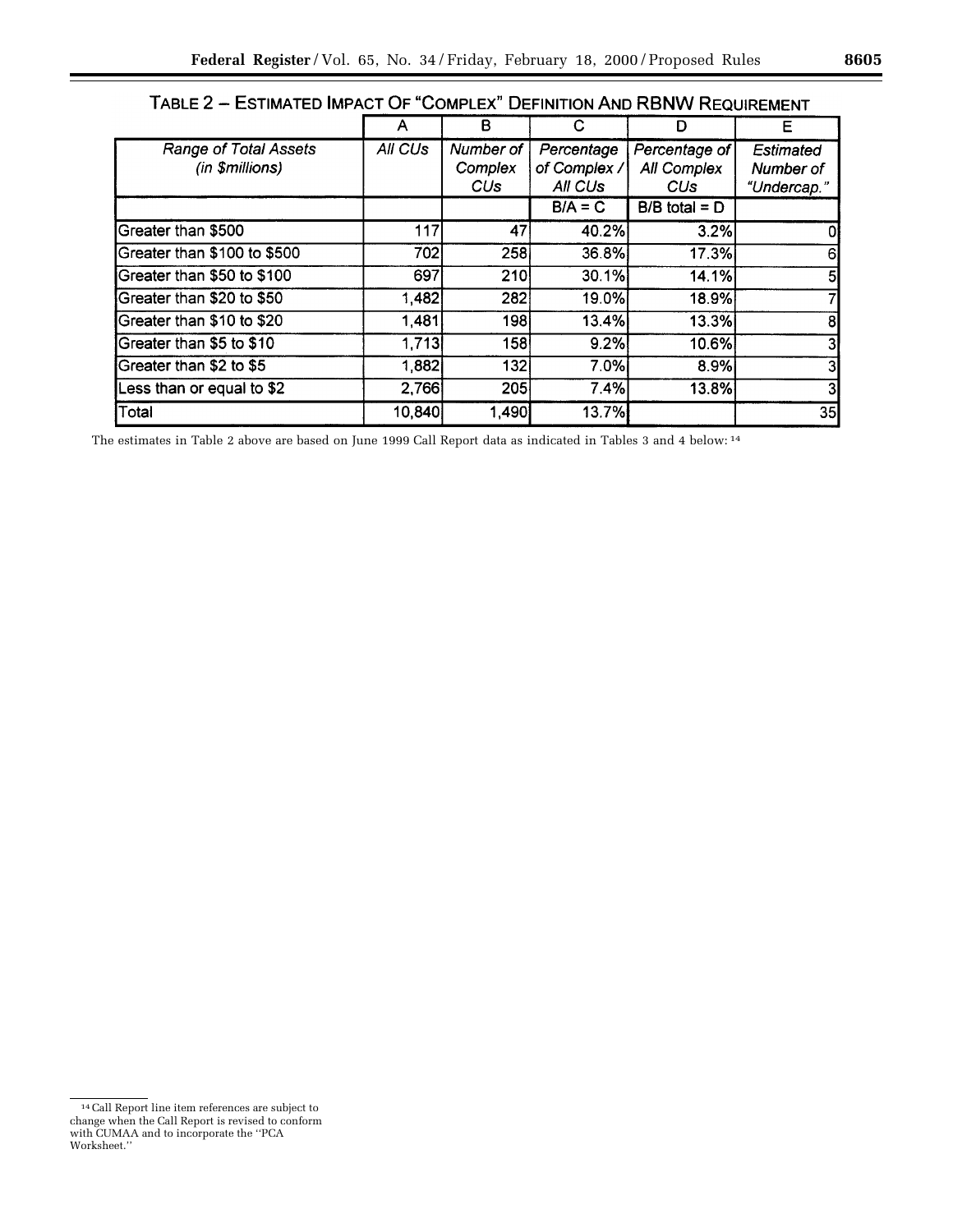# TABLE 3 - CALL REPORT LINE ITEMS FOR IDENTIFYING A "COMPLEX" CREDIT UNION

|                | <b>Risk Portfolio</b>             | Assets, Liabilities, and Contingent<br>Liabilities in Risk Portfolio                                                       |    | <b>Call Report Reference</b>                                                     |
|----------------|-----------------------------------|----------------------------------------------------------------------------------------------------------------------------|----|----------------------------------------------------------------------------------|
|                | Long-term<br>real estate<br>loans | Total real estate loans Less:<br>a) The amount of real estate loans that meet the<br>definition of a member business loan. | a) | Schedule A, line 3 (Acct. Code 710) Less:<br>Schedule A, line 9 (Acct. Code 718) |
|                |                                   | b) Real estate loans that will contractually<br>refinance, reprice or mature within 3 years.                               | b) | Schedule A, line 11 (Acct. Code 712)                                             |
| $\overline{2}$ | Member                            | Outstanding member business loans.<br>a)                                                                                   | a) | Schedule B, line 3 (Acct. Code 400)                                              |
|                | business                          | Unused Commitments for Commercial Real<br>b).                                                                              | b) | Schedule G, line 1.D. (Acct. Code 814)                                           |
|                | loans                             | Estate, Construction, and Land Development.                                                                                |    |                                                                                  |
| 3.             | Long-term                         | Investments with a weighted average life or<br>a)                                                                          | a) | Schedule C. line 12.(Acct. Code                                                  |
|                | Investments                       | repricing interval greater than 3 years.                                                                                   |    | 799C) + (Acct. Code 799D)                                                        |
|                |                                   | Mutual Funds & Common Trust Investments.<br>b).                                                                            | b) | Schedule C. line 4 (Acct. Code 743C)                                             |
| 4              | Loans sold                        | Outstanding balance of loans sold or swapped with                                                                          |    | Schedule G. line 2.B. (Acct. Code 819)                                           |
|                | with recourse                     | recourse.                                                                                                                  |    |                                                                                  |

TABLE 4 - CALL REPORT LINE ITEMS FOR DETERMINING RBNW REQUIREMENT

|                | Assets, Liabilities, and Contingent<br><b>Risk Portfolio</b> |                                                             | <b>Call Report Reference</b>               |  |
|----------------|--------------------------------------------------------------|-------------------------------------------------------------|--------------------------------------------|--|
|                |                                                              | Liabilities in Risk Portfolio                               |                                            |  |
| 1.             | Long-term real                                               | Total real estate loans less:                               | Schedule A, line 3 (Acct. codes 710) less: |  |
|                | estate loans                                                 | The amount of real estate loans that meet the               | a) Schedule A, line 9 (Acct. code 718)     |  |
|                |                                                              | definition of a member business loan.                       |                                            |  |
|                |                                                              | Real estate loans that will contractually refinance,<br>b). | b) Schedule A. line 11 (Acct. code 712)    |  |
|                |                                                              | reprice or mature within 3 years.                           |                                            |  |
| 2.             | Member                                                       | Outstanding member business loans                           | Schedule B, line 3 (Acct. code 400)        |  |
|                | business                                                     |                                                             |                                            |  |
|                | loans                                                        |                                                             |                                            |  |
| 3 <sub>1</sub> | Long-term                                                    | Investments with a weighted-average life or<br>a)           | Schedule C. line 12.(Acct. code<br>a)      |  |
|                | Investments                                                  | repricing interval greater than 3 years.                    | 799C) + (Acct. Code 799D)                  |  |
|                |                                                              | Mutual Funds & Common Trust Investments<br>b)               | Schedule C. line 4 (Acct. code 743C)<br>b) |  |
| 4.             | Low-risk                                                     | Cash and Cash Equivalents                                   | Assets, line 1 (Acct. code 730)            |  |
|                | <b>Assets</b>                                                |                                                             |                                            |  |
| 5.             | Average-risk                                                 | Total Assets less: Risk Portfolios 1-4.                     | Assets, line 27 (Acct. code 010) less:     |  |
|                | <b>Assets</b>                                                |                                                             | Risk Portfolio line items 1-4 above.       |  |
|                |                                                              |                                                             |                                            |  |
| 6.             | Loans sold                                                   | Outstanding balance of loans sold or swapped with           | Schedule G, line 2.B. (Acct. code 819)     |  |
|                | with recourse                                                | recourse                                                    |                                            |  |
|                |                                                              |                                                             |                                            |  |
| 7 <sub>1</sub> | <b>Unused MBL</b>                                            | <b>Commercial Real Estate Construction and Land</b>         | Schedule G. line 1.D. (Acct. code 814)     |  |
|                | Commitments                                                  | Development                                                 |                                            |  |
|                |                                                              |                                                             |                                            |  |
| 8.             | Allowance for                                                | Allowance for Loan and Lease Losses                         | Assets, line 21 (Acct. code 719)           |  |
|                | Loan and                                                     |                                                             | (Limited to equivalent of 1.5 percent      |  |
|                | Lease Losses                                                 |                                                             | of total loans.)                           |  |
|                |                                                              |                                                             |                                            |  |

## **D. Potential Impact of New Forms of Regulatory Capital**

Many of those who commented on the proposed version of the part 702 final rule advocated a role for new forms of ''regulatory capital'' in PCA. While NCUA may have the statutory authority

to permit new sources of capital,15 CUMAA's express, limited definition of net worth—retained earnings under

<sup>15</sup>FCUA § 107 permits NCUA to authorize regulatory capital in the form of shares and subordinated debt. NCUA may authorize a federal credit union to (1) ''receive from its members, from other credit unions, from an officer, employee or agent of those nonmember units of Federal, Indian Tribal, or local governments and political subdivisions thereof, \* \* \* [shares, share certificates, and share draft accounts]; subject to such terms, rates and conditions as may be

established by the board of directors, *within limitations prescribed by the [NCUA] Board'';* and (2) ''borrow *in accordance with such rules as may be prescribed by the [NCUA] Board,* from any source, in an aggregate amount not exceeding \* \* \* 50 per centum of its paid-in and unimpaired capital and surplus.'' 12 U.S.C. 1757(7), 1757(9) (emphasis added).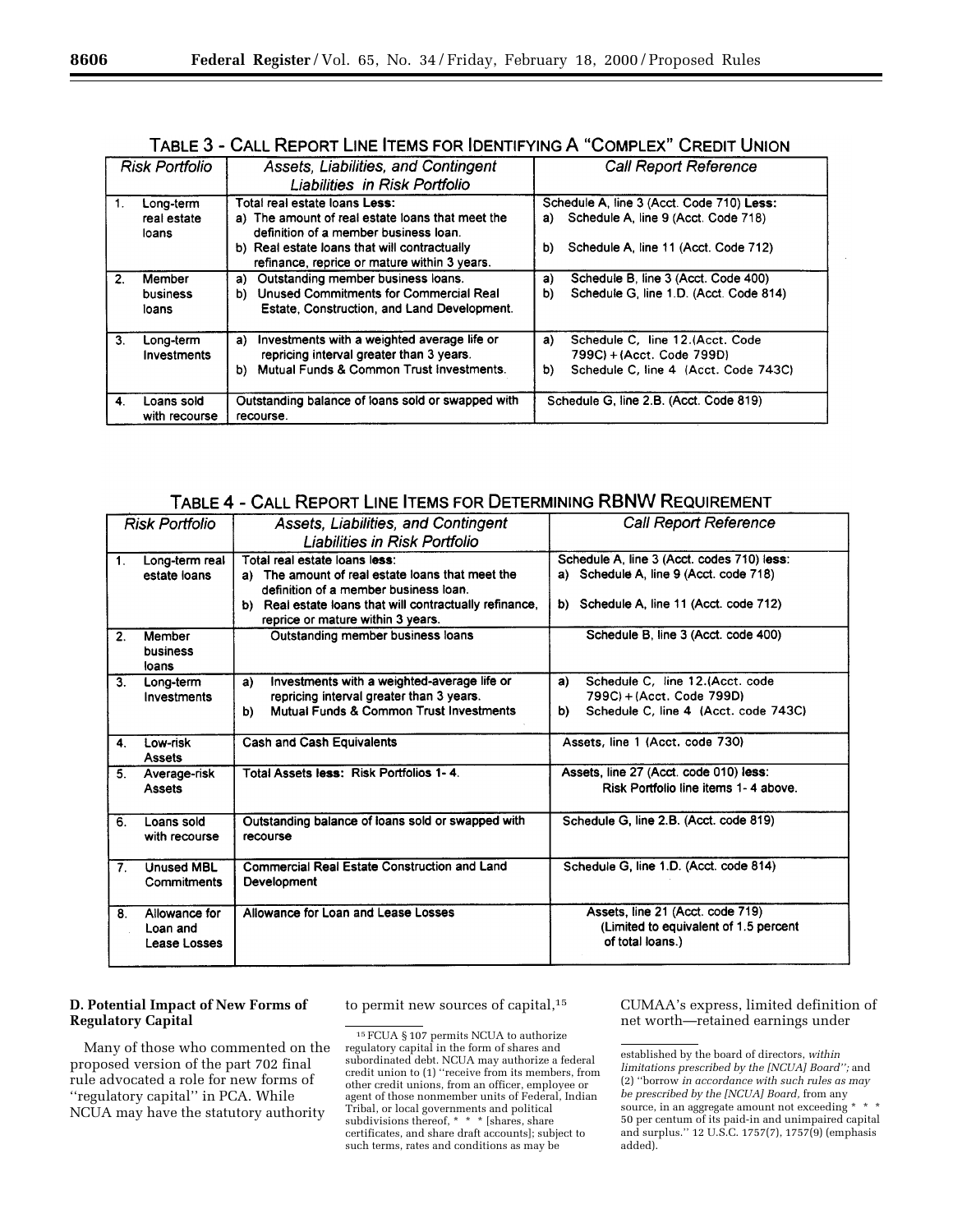GAAP—clearly precludes all but low income-designated credit unions from classifying such capital as net worth for PCA purposes. § 1790d(o)(2). Nevertheless, NCUA recognizes that, if established, regulatory capital would be available to absorb losses, thereby insulating the NCUSIF from such losses. For this reason, the part 702 final rule makes regulatory capital, should it be established by NCUA, or authorized by State law and recognized by NCUA, a criterion in evaluating net worth restoration plans. 12 CFR 702.206(e).

Depending on how it is structured, regulatory capital on the balance sheet of a ''complex'' credit union could conceivably reduce the risk for which the RBNW requirement is designed to compensate. Therefore, NCUA may consider proposals to incorporate regulatory capital as a risk portfolio in section 702.103. This portfolio could be applied as an RBNW factor to reduce a credit union's RBNW requirement, as the ''Allowance'' RBNW component does in the proposed rule. § 702.105(h).

#### **Regulatory Procedures**

### *Regulatory Flexibility Act*

The Regulatory Flexibility Act requires NCUA to prepare an analysis describing any significant economic impact a proposed regulation may have on a substantial number of small credit unions (primarily those under \$1 million in assets). The proposed rule establishes an RBNW requirement to apply to federally-insured credit unions which meet the definition of ''complex.'' The RBNW requirement is expressly mandated by CUMAA as a component of NCUA's system of prompt corrective action. § 1790d(d).

For the purpose of this analysis, credit unions under \$1 million in assets will be considered small entities. As of June 30, 1999, there were 1,690 such entities, with a total of \$807.3 million in assets, with an average asset size of \$0.5 million. These small entities make up 15.6 percent of all credit unions, but only 0.2 percent of all credit union assets.

The proposed rule implements a three-step process involving eight ''risk portfolios.'' The first step is to determine whether a credit union qualifies as ''complex'' based on whether any of four threshold percentages of total assets is exceeded by corresponding ''risk portfolios.'' The second step uses eight ''RBNW components'' (derived from the ''risk portfolios'') to calculate the individual RBNW requirement that applies to a credit union that qualifies as ''complex.'' The third step provides a

''complex'' credit union the opportunity to substitute any of three specific ''RBNW components'' with a corresponding ''alternative component'' that may reduce the RBNW requirement against which the credit union's quarterly net worth ratio is measured.

The NCUA Board does not believe that the proposed regulation would impose reporting or recordkeeping burdens that require specialized professional skills not available to them. Further, NCUA estimates that fewer than 50 of these small entities will meet the definition of ''complex'' and therefore be subject to the additional requirements of the proposed regulation. There are no other relevant federal rules which duplicate, overlap, or conflict with the proposed regulation.

The NCUA Board welcomes comments about ways to ease the burden on small entities.

#### *Paperwork Reduction Act*

NCUA has determined that three requirements of the proposed rule constitute collections of information under the Paperwork Reduction Act. The requirements are: (1) To determine whether the credit union qualifies as ''complex'' based on specific threshold percentages of total assets; (2) If a credit union qualifies as ''complex,'' to calculate the individual RBNW requirement; and (3) If a ''complex'' credit union prefers, to calculate any of three ''alternative components'' which may reduce its RBNW requirement. NCUA is submitting a copy of the proposed regulation to the Office of Management and Budget (OMB) for its review.

NCUA estimates that 10,800 federally insured credit unions would have to determine whether the credit union qualifies as ''complex'' under the proposed rule, based on data already collected in the Call Report. NCUA estimates that 1,500 federally-insured credit unions would qualify as ''complex,'' and would therefore be required to calculate the individual RBNW requirement using data already collected in the Call Report. NCUA further estimates that 35 federallyinsured credit unions would opt to calculate the ''alternative components.'' For the 23 credit unions which file Call Reports semiannually, the burden of performing the calculation is 8 hours each (4 hours per quarter for the second and fourth quarters) for a total of 184 burden hours. For the 12 credit unions which file Call Reports quarterly, the burden of performing the calculation is 16 hours each (4 hours per quarter) for a total of 192 burden hours. In total, the burden created by the proposed rule is

376 hours. It is NCUA's view that the additional requirements are necessary for affected federally-insured credit unions to comply with the RBNW requirement implemented in the proposed rule as required by statute.

The Paperwork Reduction Act of 1995 and OMB regulations require that the public be provided an opportunity to comment on information collection requirements, including an agency's estimate of the burden of the collection of information. The NCUA Board invites comment on: (1) whether the collection of information is necessary; (2) the accuracy of NCUA's estimate of the burden of collecting the information; (3) ways to enhance the quality, utility, and clarity of the information to be collected; and (4) ways to minimize the burden of collection of information. Comments should be sent to: OMB Reports Management Branch, New Executive Office Building, Room 10202, Washington, D.C. 20503; Attention: Alex T. Hunt, Desk Officer for NCUA. Please send NCUA a copy of any comments you submit to OMB.

#### *Executive Order 13132*

Executive Order 13132 encourages independent regulatory agencies to consider the impact of their regulatory actions on state and local interests. NCUA, an independent regulatory agency as defined in 44 U.S.C. 3502(5), voluntarily adheres to the fundamental federalism principles addressed by the executive order. This proposed rule will apply to all federally-insured credit unions, including federally-insured, State-chartered credit unions. Accordingly, it may have a direct effect on the States, on the relationship between the national government and the States, or on the distribution of power and responsibilities among the various levels of government. This impact is an unavoidable consequence of carrying out the statutory mandate to adopt a system of prompt corrective action to apply to all federally-insured credit unions.

#### **Agency Regulatory Goal**

NCUA's goal is clear, understandable regulations that impose a minimal regulatory burden. Although much of the language of this rule is mandated by Congress, we request your comments on whether the proposed rule is understandable and minimally intrusive if implemented as proposed.

#### **List of Subjects in 12 CFR Part 702**

Credit unions, Reporting and recordkeeping requirements.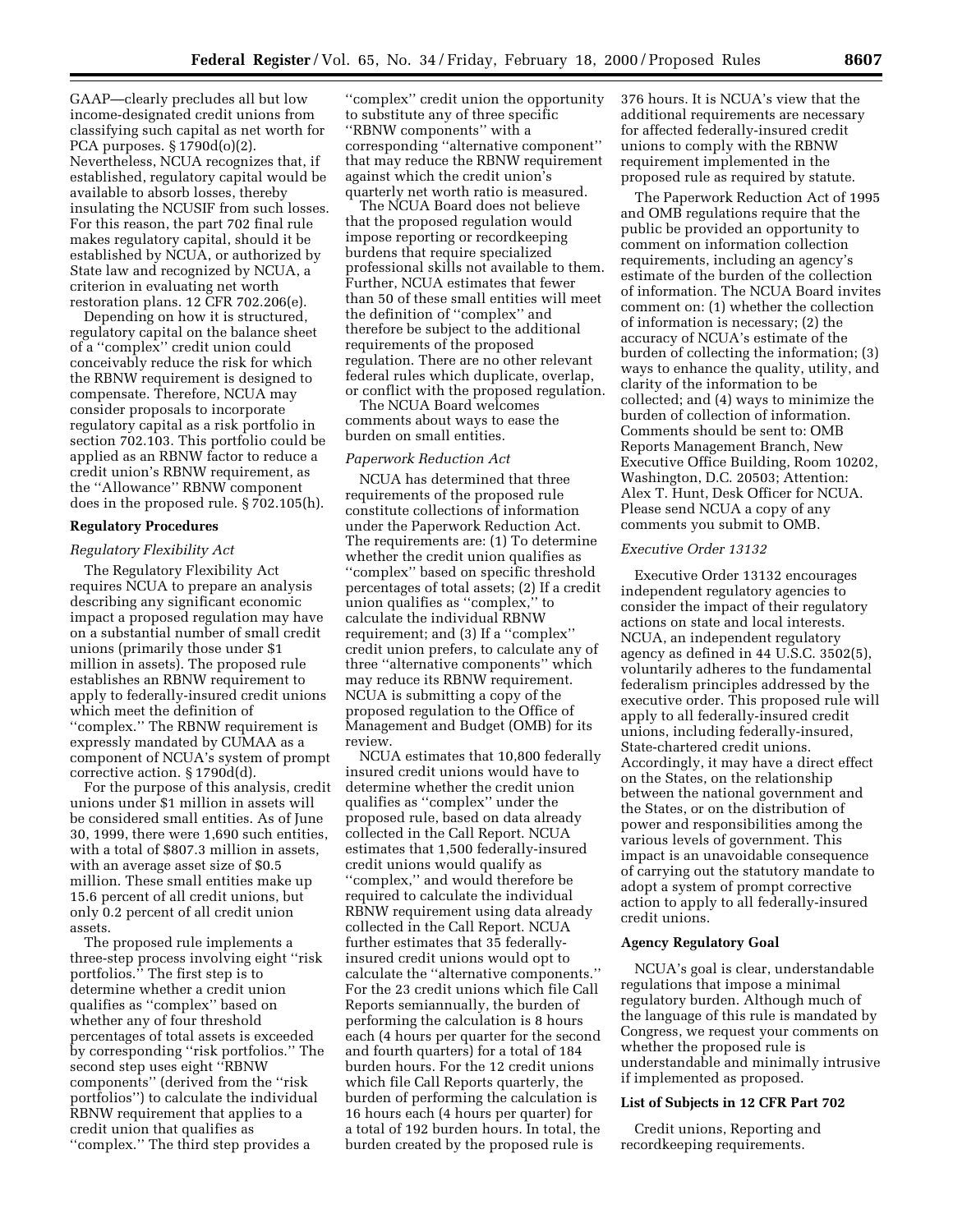By the National Credit Union Administration Board on February 3, 2000.

# **Becky Baker,**

*Secretary of the Board.*

Accordingly, it is proposed that 12 CFR part 702 be amended as set forth below:

# **PART 702—PROMPT CORRECTIVE ACTION**

1. The authority citation for part 702 continues to read as follows:

**Authority:** 12 U.S.C. 1766(a), 1790d.

2. Paragraph (k) is added to § 702.2 to read as follows:

## **§ 702.2 Definitions.**

\* \* \* \* \* (k) *Weighted-average life* means, for purposes of §§ 702.103(c)(1) and 702.106(c), the weighted-average time to the return of a dollar of principal, calculated by multiplying each portion of principal received by the time at which it is expected to be received, and then summing and dividing by the total amount of principal. The time at which the principal is expected to be received must be a reasonable and supportable estimate. The weighted-average life for portfolio investments in registered investment companies or collective

investment funds (other than a money market fund) is defined as greater than five (5) years, but less than or equal to seven (7) years.

3. Sections 702.103, 702.104, 702.105 and 702.106 are added to Subpart A of part 702 to read as follows:

### **§ 702.103 Risk portfolios defined.**

A risk portfolio is a portfolio of assets, liabilities, or contingent liabilities as specified below, each expressed as a percentage of the credit union's monthend total assets corresponding to its Call Report period, rounded to two decimal places (Table 1):

(a) *Long-term real estate loans.* Total real estate loans and real estate lines of credit outstanding, exclusive of those outstanding that will contractually refinance, reprice or mature within 3 years, and exclusive of all member business loans (as defined in 12 CFR 723.1 or as approved under 12 CFR 723.20);

(b) *Member business loans outstanding.* All member business loans (as defined in 12 CFR 723.1 or as approved under 12 CFR 723.20) that are outstanding, exclusive of unused commitments;

(c) *Long-term investments.* Investments (as defined by 12 CFR 703.150 or applicable State law) that are either:

(1) Fixed-rate investments with a weighted-average life (as defined in § 702.2(k)) greater than 3 years;

(2) Variable-rate investments with the next rate adjustment period greater than 3 years; or

(3) Investments in a collective investment fund (*e.g.,* a common trust as defined in 12 CFR 703.100) or a registered investment company (*e.g.,* a mutual fund) other than a money market fund as defined in 17 CFR 270.2a–7;

(d) *Low-risk assets.* Cash and cash equivalents as defined under Generally Accepted Accounting Principles;

(e) *Average-risk assets.* One hundred percent (100%) of total assets minus the sum of the risk portfolios in paragraphs (a) through (d) of this section;

(f) *Loans sold with recourse.* Outstanding balance of loans sold or swapped with recourse;

(g) *Unused member business loan commitments.* Unused commitments for member business loans (as defined in 12 CFR 723.1 or as approved under 12 CFR 723.20); and

(h) *Allowance.* The Allowance for Loan and Lease Losses not to exceed the equivalent of one and one-half percent (1.5%) of total loans outstanding.

| Risk portfolio                 | Assets, liabilities or contingent liabilities                                                                                                                                                                                                |
|--------------------------------|----------------------------------------------------------------------------------------------------------------------------------------------------------------------------------------------------------------------------------------------|
| 1. Long-term real estate loans | Total real estate loans and real estate lines of credit (excluding MBLs) with a maturity (and<br>next rate adjustment period if variable rate) greater than 3 years                                                                          |
| 2. MBLs outstanding            | Member business loans outstanding                                                                                                                                                                                                            |
| 3. Long-term investments       | Investments with a weighted-average life (and the next rate adjustment period if variable<br>rate) greater than 3 years; and investments in collective investment funds and registered<br>investment companies other than money market funds |
| 4 Low-risk assets              | Cash and cash equivalents                                                                                                                                                                                                                    |
| 5. Average-risk assets         | 100% of total assets minus sum of risk portfolios above                                                                                                                                                                                      |
| 6. Loans sold with recourse    | Outstanding balance of loans sold or swapped with recourse                                                                                                                                                                                   |
| 7. Unused MBL commitments      | Unused commitments for MBLs                                                                                                                                                                                                                  |
| 8. Allowance                   | Allowance for Loan and Lease Losses limited to equivalent of 1.50 percent of total loans                                                                                                                                                     |

# TABLE 1 -- §702.103 RISK PORTFOLIOS DEFINED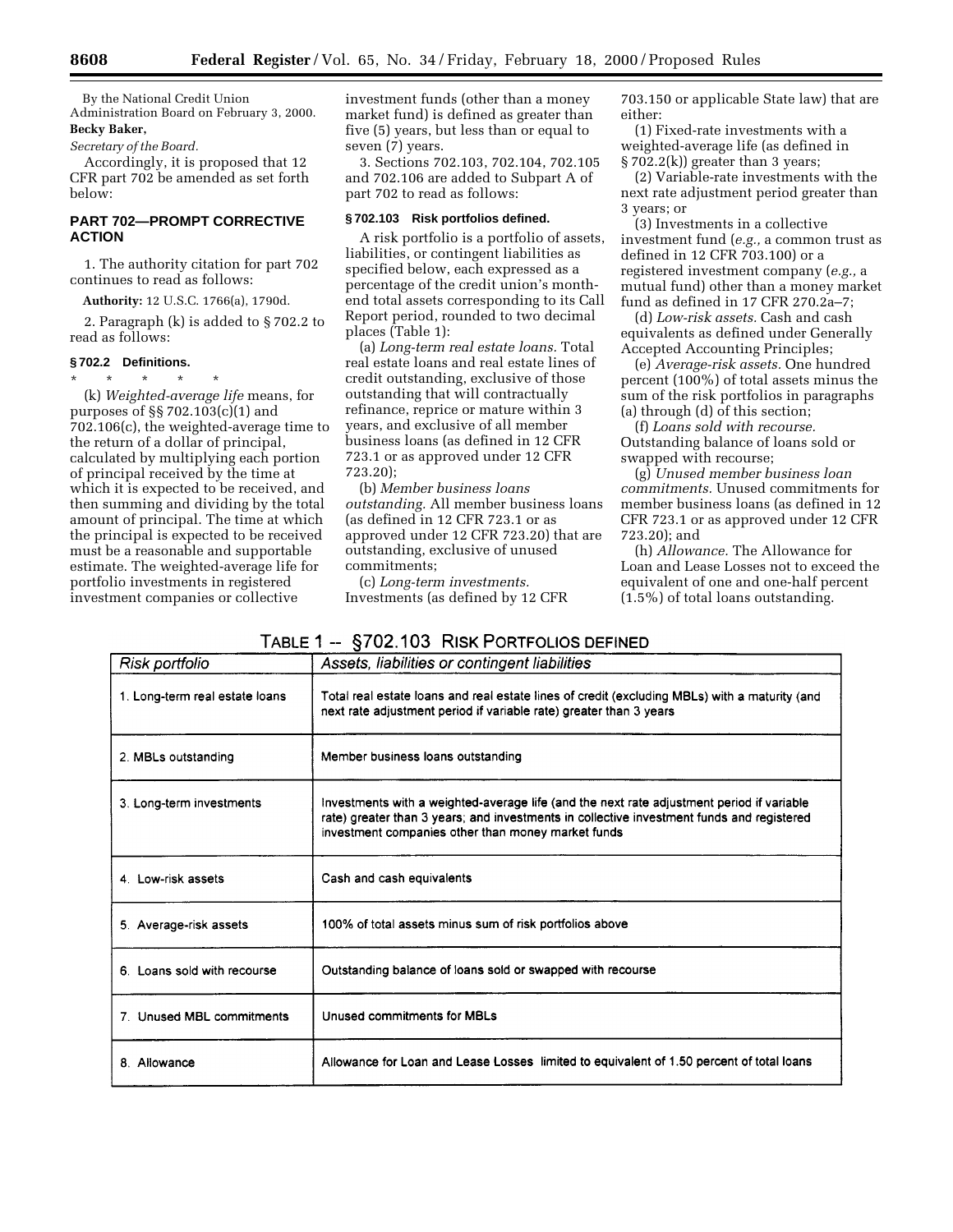#### **§ 702.104 Thresholds to define complex credit unions.**

A credit union is deemed complex if it exceeds the threshold percentage of month-end total assets corresponding to its Call Report period, in any of the following risk portfolios (Table 2):

(a) *Long-term real estate loans.* The threshold of long-term real estate loans, as defined in § 702.103(a), is twenty-five percent (25%) of total assets;

(b) *Combined member business loans outstanding and unused commitments.* The threshold of member business loans outstanding, as defined in § 702.103(b), and unused member business loan commitments, as defined in § 702.103(g), in the aggregate, is twelve

and one-quarter percent (12.25%) of total assets.

(c) *Long-term investments.* The threshold of long-term investments, as defined in § 702.103(c), is fifteen percent (15%) of total assets; or

(d) *Loans sold with recourse.* The threshold of loans sold with recourse, as defined in § 702.103(f), is five percent (5%) of total assets.

| TABLE 2 -- §702.104 THRESHOLDS TO DEFINE COMPLEX CREDIT UNIONS |
|----------------------------------------------------------------|
|                                                                |

| Risk portfolios to define complex credit unions                                    | Thresholds to define "complex"<br>(as percent of month-end total assets) |
|------------------------------------------------------------------------------------|--------------------------------------------------------------------------|
| 1. Long-term real estate loans                                                     | 25.00%                                                                   |
| 2. Combined portfolios of:<br>a. MBLs outstanding and<br>b. Unused MBL commitments | 12.25%                                                                   |
| 3. Long-term investments                                                           | 15.00%                                                                   |
| 4. Loans sold with recourse                                                        | 5.00%                                                                    |

### **§ 702.105 RBNW components to calculate risk-based net worth requirement.**

For purposes of §§ 702.102 and 702.302, a complex credit union's riskbased net worth requirement is the aggregate of the following RBNW component amounts, each expressed as a percentage of the credit union's month-end total assets corresponding to its Call Report period, rounded to two decimal places (Table 3):

(a) *Long-term real estate loans.* The sum of:

(1) Six percent (6%) of the amount of long-term real estate loans up to twentyfive percent (25%) of total assets; and

(2) Fourteen percent (14%) of the amount in excess of twenty-five percent (25%) up to forty percent (40%) of total assets; and

(3) Sixteen percent (16%) of the amount in excess of forty percent (40%) of total assets;

(b) *Member business loans outstanding.* The sum of:

(1) Six percent (6%) of the amount of member business loans outstanding up to twelve and one-quarter percent (12.25%) of total assets; and

(2) Fourteen percent (14%) of the amount in excess of twelve and onequarter percent (12.25%) of total assets; (c) *Long-term investments.* The sum of:

(1) Six percent (6%) of the amount of long-term investments up to fifteen percent (15%) of total assets; and

(2) Twelve percent (12%) of the amount in excess of fifteen percent (15%) of total assets;

(d) *Low-risk assets.* Three percent (3%) of the entire portfolio of low-risk assets;

(e) *Average-risk assets.* Six percent (6%) of the entire portfolio of averagerisk assets;

(f) *Loans sold with recourse.* Six percent (6%) of the entire portfolio of loans sold with recourse;

(g) *Unused member business loan commitments.* Six percent (6%) of the entire portfolio of unused member business loan commitments; and

(h) *Allowance.* Negative one hundred percent  $(-100\%)$  of the balance of the Allowance for Loan and Lease Losses account, not to exceed the equivalent of one and one-half percent (1.5%) of total loans outstanding.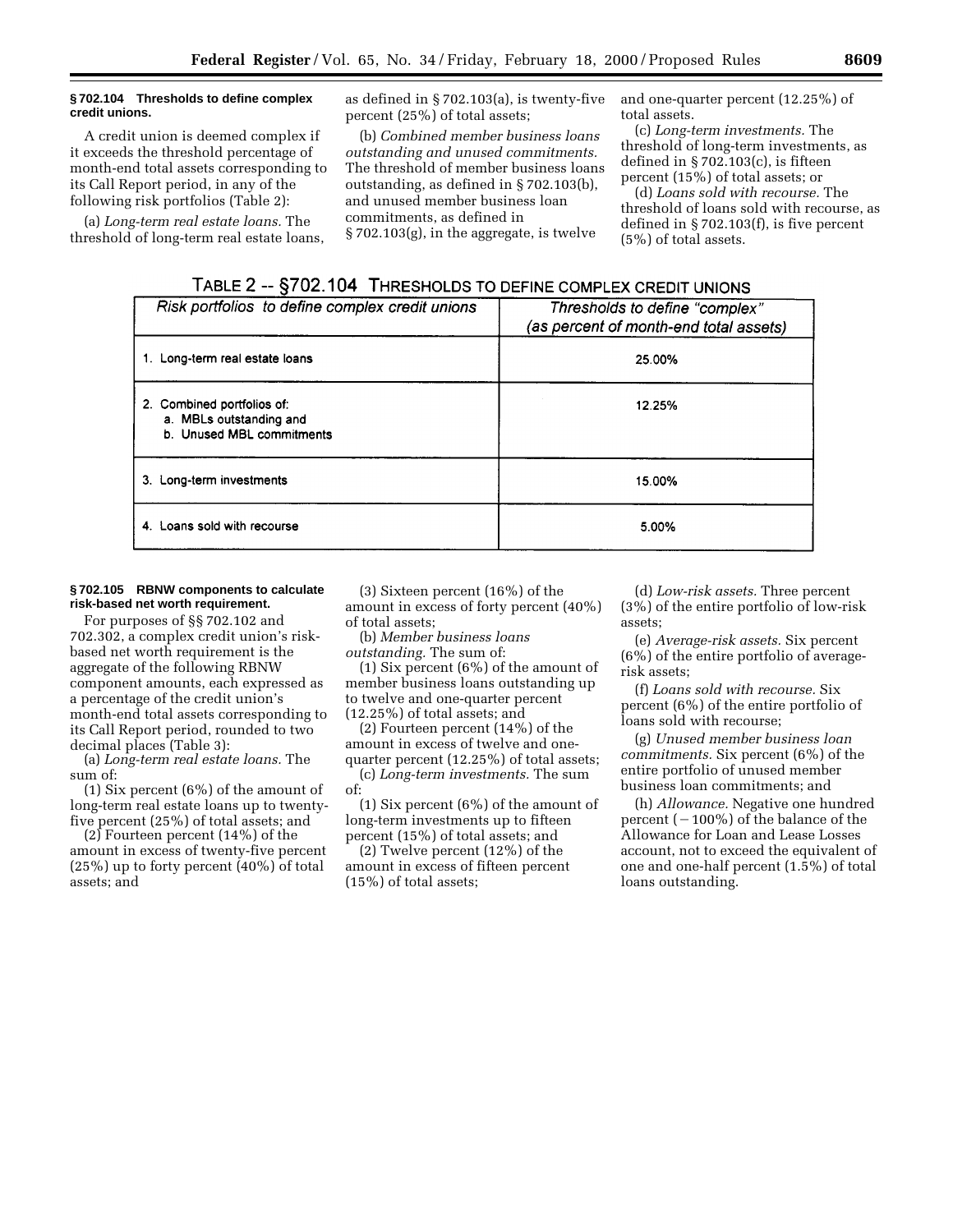| I ADLE J<br>$ -$<br>3792.199   | TUDINYY COMFONLIVIO TO CALCOLATE ITDINYY REQUIREMENT                                               |                    |
|--------------------------------|----------------------------------------------------------------------------------------------------|--------------------|
| Risk portfolio                 | Amount of risk portfolio (as percent of month-end total<br>assets) to be multiplied by RBNW factor | <b>RBNW</b> factor |
|                                |                                                                                                    |                    |
|                                |                                                                                                    |                    |
| 1. Long-term real estate loans | 0 to 25,00%                                                                                        | .06                |
|                                | over 25,00 to 40,00%                                                                               | .14                |
|                                | over 40.00%                                                                                        | .16                |
|                                |                                                                                                    |                    |
| 2. MBLs outstanding            | 0 to 12.25%                                                                                        | .06                |
|                                | over 12.25%                                                                                        | .14                |
|                                |                                                                                                    |                    |
| 3. Long-term investments       | 0 to 15.00%                                                                                        | .06                |
|                                | over 15.00%                                                                                        | .12                |
|                                |                                                                                                    |                    |
| 4. Low-risk assets             | All %                                                                                              | .03                |
|                                |                                                                                                    |                    |
|                                |                                                                                                    |                    |
| 5. Average-risk assets         | All $%$                                                                                            | .06                |
|                                |                                                                                                    |                    |
|                                |                                                                                                    |                    |
| 6. Loans sold with recourse    | All %                                                                                              | .06                |
|                                |                                                                                                    |                    |
|                                |                                                                                                    |                    |
| 7. Unused MBL commitments      | All $%$                                                                                            | .06                |
|                                |                                                                                                    |                    |
|                                |                                                                                                    |                    |
| 8. Allowance                   | Limited to equivalent of 1.50% of total loans                                                      | (1.00)             |
|                                | (expressed as a percent of total assets)                                                           |                    |
|                                |                                                                                                    |                    |

#### $T = 3 - 8702105$ **RRNW COMPONENTS TO CALCULATE RRNW REQUIREMENT**

A complex credit union's RBNW requirement is the sum of eight RBNW components. An RBNW component is calculated for each of the eight risk portfolios, equal to the sum of each amount of a risk portfolio times its RBNW factor. A complex credit union is "undercapitalized" if its net worth ratio is less than its RBNW requirement.

#### **§ 702.106 Alternative components to calculate risk-based net worth requirement.**

A complex credit union may substitute an alternative component below, in place of a corresponding RBNW component in § 702.105 above, when any alternative component amount, expressed as a percentage of the credit union's month-end total assets corresponding to its Call Report period, rounded to two decimal places, is smaller (Table 4):

(a) *Long-term real estate loans.* The sum of:

(1) Six percent (6%) of the amount of long-term real estate loans with a remaining maturity of greater than 3 years, but less than or equal to 5 years;

(2) Eight percent  $(8\%)$  of the amount of such loans with a remaining maturity of greater than 5 years, but less than or equal to 12 years;

(3) Twelve percent (12%) of the amount of such loans with a remaining maturity of greater than 12 years, but less than or equal to 20 years; and

(4) Sixteen percent (16%) of the amount of such loans with a remaining maturity greater than 20 years;

(b) *Member business loans outstanding.* The sum of:

(1) Fixed-rate member business loans outstanding as follows:

(i) Six percent (6%) of the amount of such loans with a remaining maturity of 3 or fewer years;

(ii) Nine percent (9%) of the amount of such loans with a remaining maturity greater than 3 years, but less than or equal to 5 years;

(iii) Twelve percent (12%) of the amount of such loans with a remaining maturity greater than 5 years, but less than or equal to 7 years;

(iv) Fourteen percent (14%) of the amount of such loans with a remaining maturity greater than 7 years, but less than or equal to 12 years; and

(v) Sixteen percent (16%) of the amount of such loans with a remaining maturity greater than 12 years; and

(2) Variable-rate member business loans outstanding as follows:

(i) Six percent (6%) of the amount of such loans with a remaining maturity of 3 or fewer years;

(ii) Eight percent (8%) of the amount of such loans with a remaining maturity greater than 3 years, but less than or equal to 5 years;

(iii) Ten percent (10%) of the amount of such loans with a remaining maturity greater than 5 years, but less than or equal to 7 years;

(iv) Twelve percent (12%) of the amount of such loans with a remaining maturity greater than 7 years, but less than or equal to 12 years; and

(v) Fourteen percent (14%) of the amount of such loans with a remaining maturity greater than 12 years.

(c) *Long-term investments.* The sum of:

(1) Eight percent (8%) of the amount of long-term investments with a weighted-average life (as defined in § 702.2(k) above) greater than 3 years, but less than or equal to 5 years;

(2) Twelve percent (12%) of the amount of such investments with a weighted-average life greater than 5 years, but less than or equal to 7 years;

(3) Sixteen percent (16%) of the amount of such investments with a weighted-average life greater than 7 years, but less than or equal to 10 years; and

(4) Twenty percent (20%) of the amount of such investments with a weighted-average life greater than 10 years.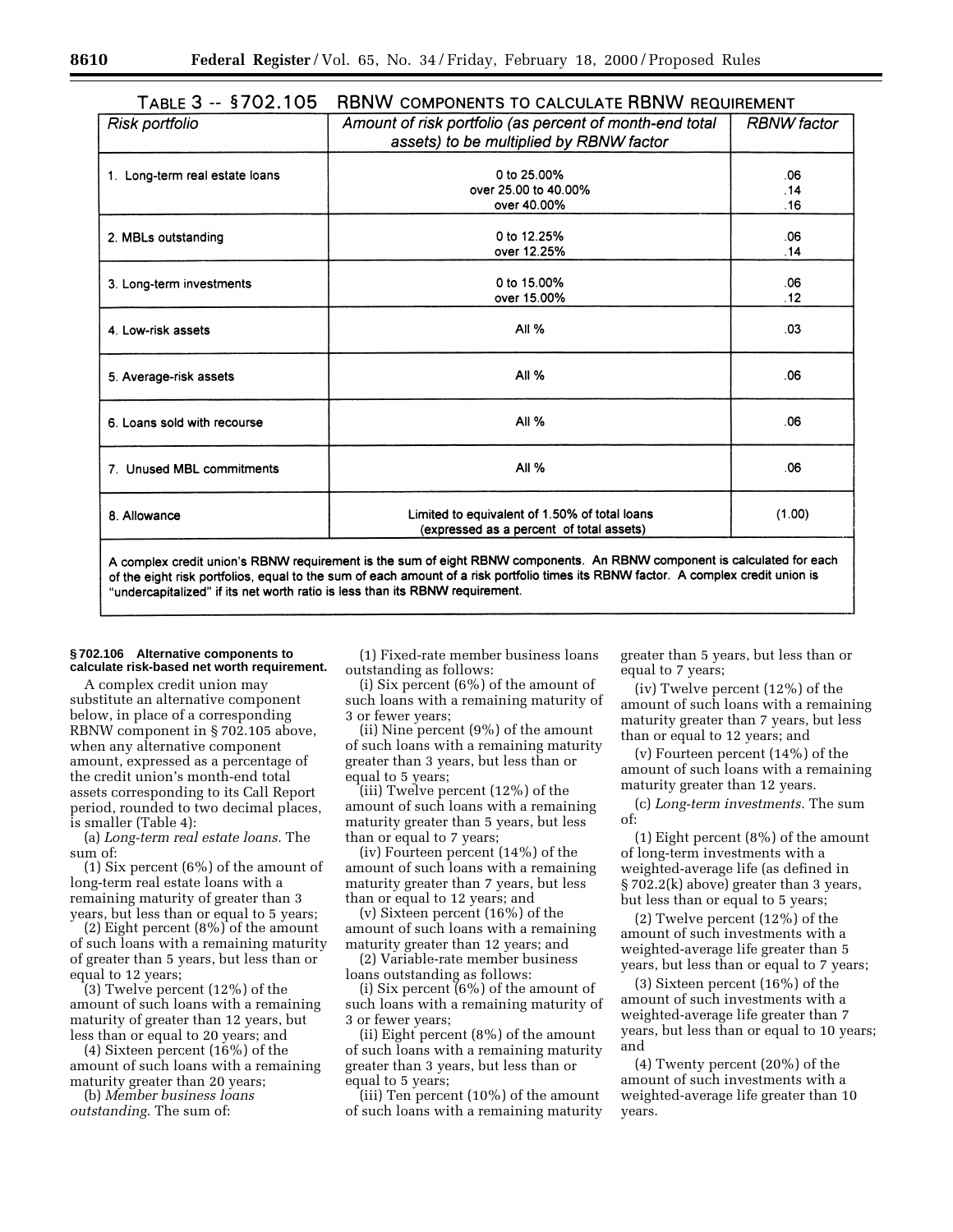# TABLE 4 -- §702.106 ALTERNATIVE COMPONENTS FOR RBNW REQUIREMENT a. LONG-TERM REAL ESTATE LOANS

| Amount of Long-term real estate loans | Alternative factor |  |
|---------------------------------------|--------------------|--|
| by remaining maturity                 |                    |  |
|                                       |                    |  |
| > 3 years to 5 years                  | .06                |  |
| > 5 years to 12 years                 | .08                |  |
| > 12 years to 20 years                | .12                |  |
| $> 20$ years                          | .16                |  |
|                                       |                    |  |

"Alternative component" is the sum of each amount of the Long-term real estate loans risk portfolio by remaining maturity (as a percent of month-end total assets) times its alternative factor. Substitute for corresponding RBNW component if smaller.

# **b. MEMBER BUSINESS LOANS**

| Amount of Member business loans by | Alternative factor |  |
|------------------------------------|--------------------|--|
| remaining maturity                 |                    |  |
| <b>Fixed-rate MBLs</b>             |                    |  |
| 0 to 3 years                       | .06                |  |
| > 3 years to 5 years               | .09                |  |
| > 5 years to 7 years               | .12                |  |
| > 7 years to 12 years              | .14                |  |
| $> 12$ years                       | .16                |  |
| Variable-rate MBLs                 |                    |  |
| 0 to 3 years                       | .06                |  |
| > 3 years to 5 years               | .08                |  |
| > 5 years to 7 years               | .10                |  |
| > 7 years to 12 years              | .12                |  |
| $> 12$ years                       | .14                |  |
|                                    |                    |  |

"Alternative component" is the sum of each amount of the Member business loans risk portfolio by fixed and variable rate and by remaining maturity (as a percent of month-end total assets) times its alternative factor. Substitute for corresponding RBNW component if smaller.

# c. LONG-TERM INVESTMENTS

| Amount of Long-term investments by | Alternative factor |  |
|------------------------------------|--------------------|--|
| weighted-average life              |                    |  |
|                                    |                    |  |
| > 3 years to 5 years               | 80.                |  |
| > 5 years to 7 years               | .12                |  |
| > 7 year to 10 years               | .16                |  |
| $> 10$ years                       | .20                |  |

"Alternative component" is the sum of each amount of the Long-term investments risk portfolio by weightedaverage life (as a percent of month-end total assets) times its alternative factor. Substitute for corresponding RBNW component if smaller.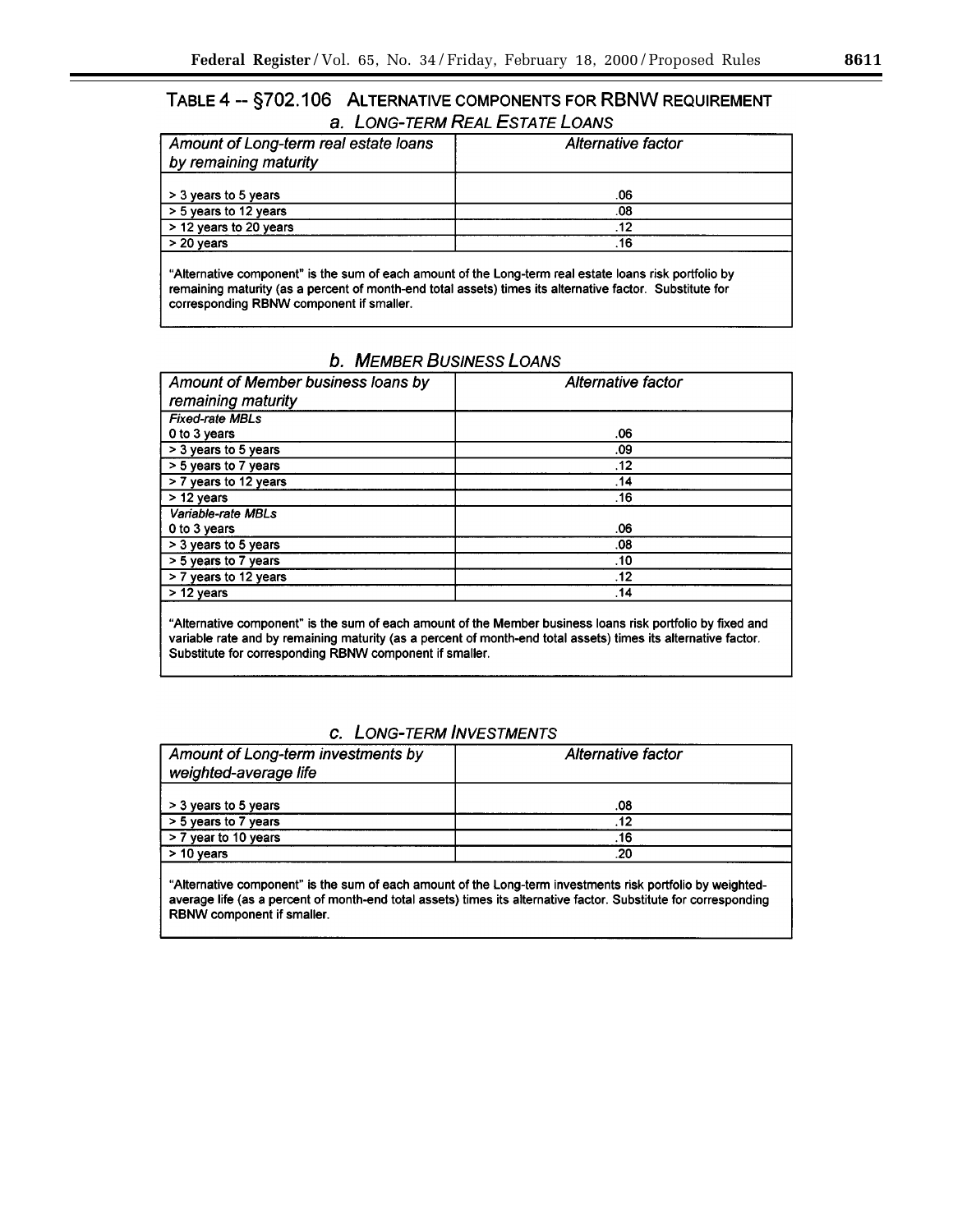4. Appendices A through H are added to subpart A to read as follows:

**Appendices to Subpart A**

# APPENDIX A - EXAMPLE OF THRESHOLDS TO DEFINE COMPLEX CREDIT UNIONS, §702.104 (EXAMPLE CALCULATION IN GREY)

| Risk portfolio(s) for complex<br>determination                                                                                      | <b>Dollar balance</b>          | Risk portfolio(s)<br>percent of month-<br>end total assets | Threshold to define<br>"complex" percent of<br>month-end total<br>assets |
|-------------------------------------------------------------------------------------------------------------------------------------|--------------------------------|------------------------------------------------------------|--------------------------------------------------------------------------|
| Month-end total assets                                                                                                              | 200.000.000.00                 |                                                            |                                                                          |
| 1. Long-term real estate loans risk<br>portfolio                                                                                    | 60,000,000.00                  | 30.00%                                                     | 25.00%                                                                   |
| 2. Combined MBL portfolios:<br>a) MBLs outstanding<br>risk portfolio<br>b) Unused MBL commitments<br>risk portfolio                 | 20,000,000.00<br>16,000,000.00 | 10.00%<br>8.00%                                            |                                                                          |
| Combined MBL portfolios (sum of<br>percentages for MBLs outstanding<br>risk portfolio and unused MBL<br>commitments risk portfolio) |                                | 18.00%                                                     | 12.25%                                                                   |
| 3. Long-term investments risk<br>portfolio                                                                                          | 32,000,000.00                  | 16.00%                                                     | 15.00%                                                                   |
| 4. Loans sold with recourse risk<br>portfolio                                                                                       | 40,000,000.00                  | 20.00%                                                     | 5.00%                                                                    |

۳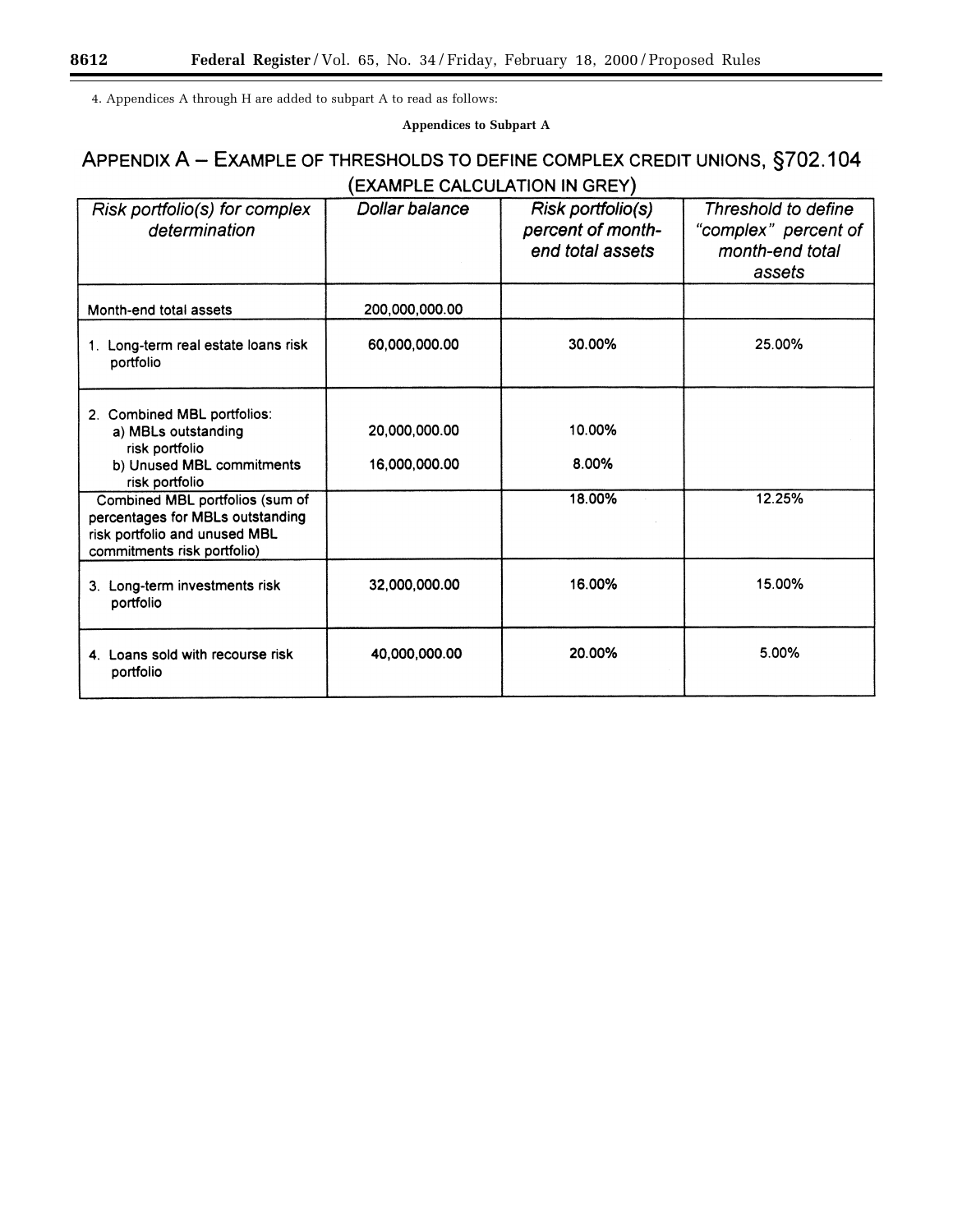# APPENDIX B - EXAMPLE RBNW COMPONENTS FOR RBNW REQUIREMENT, §702.105 (EXAMPLE CALCULATION IN GREY)

|                                                                  | L              |           |                         |           |             |             |  |
|------------------------------------------------------------------|----------------|-----------|-------------------------|-----------|-------------|-------------|--|
| Risk portfolio                                                   | Dollar         | Percent   | Amount                  | Amount    | <b>RBNW</b> | <b>RBNW</b> |  |
|                                                                  | balance        | of month- | thresholds for          | of risk   | factor      | component   |  |
|                                                                  |                | end total | <b>RBNW</b>             | portfolio |             |             |  |
|                                                                  |                | assets    | factors                 |           |             |             |  |
| Month-end total assets                                           | 200.000.000.00 | 100.00%   |                         |           |             |             |  |
|                                                                  |                |           |                         |           |             |             |  |
| 1. Long-term real estate loans                                   | 60,000,000.00  | 30.00%    |                         |           |             |             |  |
| Base amount                                                      |                |           | 0 to 25.00%             | 25.00%    | .06         | 1.50%       |  |
| Second amount                                                    |                |           | over 25.00 to<br>40.00% | 5.00%     | .14         | 0.70%       |  |
| Third amount                                                     |                |           | over 40.00%             | 0.00%     | .16         | 0.00%       |  |
| 2. MBLs outstanding                                              | 20,000,000.00  | 10.00%    |                         |           |             |             |  |
| Base amount                                                      |                |           | 0 to 12.25%             | 10.00%    | .06         | 0.60%       |  |
| Second amount                                                    |                |           | over 12.25%             | 0.00%     | .14         | 0.00%       |  |
| 3. Long-term investments                                         | 32,000,000.00  | 16.00%    |                         |           |             |             |  |
| Base amount                                                      |                |           | 0 to 15.00%             | 15.00%    | .06         | 0.90%       |  |
| Second amount                                                    |                |           | over 15.00%             | 1.00%     | .12         | 0.12%       |  |
| 4. Low-risk assets                                               | 40,000,000.00  | 20.00%    | All %                   | 20.00%    | .03         | 0.60%       |  |
| Sum of risk portfolio nos. 1<br>through 4                        | 152,000,000.00 | 76.00%    |                         |           |             |             |  |
| 5. Average-risk assets                                           | 48,000,000.00. | 24.00%*   | All %                   | 24.00%    | .06         | 1.44%       |  |
| 6. Loans sold with recourse                                      | 40,000,000.00  | 20.00%    | <b>All %</b>            | 20.00%    | .06         | 1.20%       |  |
| 7. Unused MBL commitments                                        | 16,000,000.00  | 8.00%     | <b>All %</b>            | 8.00%     | .06         | 0.48%       |  |
| 8. Allowance                                                     | 1,800,000.00 % | 0.90%     | <b>All %</b>            | 0.90%     | (1.00)      | $(0.90)$ %  |  |
| Sum of RBNW components:<br><b>RBNW requirement <sup>e/</sup></b> |                |           |                         |           |             | 6.64%       |  |

The Average-risk assets risk portfolio percent of month-end total assets equals 100.00 percent minus the sum of the percentages in the four risk portfolios above (i.e., Long-term real estate loans, MBLs outstanding, Long-term investments, and Low-risk assets). The Allowance risk portfolio is limited to the equivalent of 1.50 percent of total loans. For an example computation of the permitted dollar balance of Allowance, see worksheet in Appendix C below.

A complex credit union is "undercapitalized" if its net worth ratio is less than its RBNW requirement. The dollar equivalent of RBNW requirement may be computed for informational purposes as the RBNW requirement percent of total assets.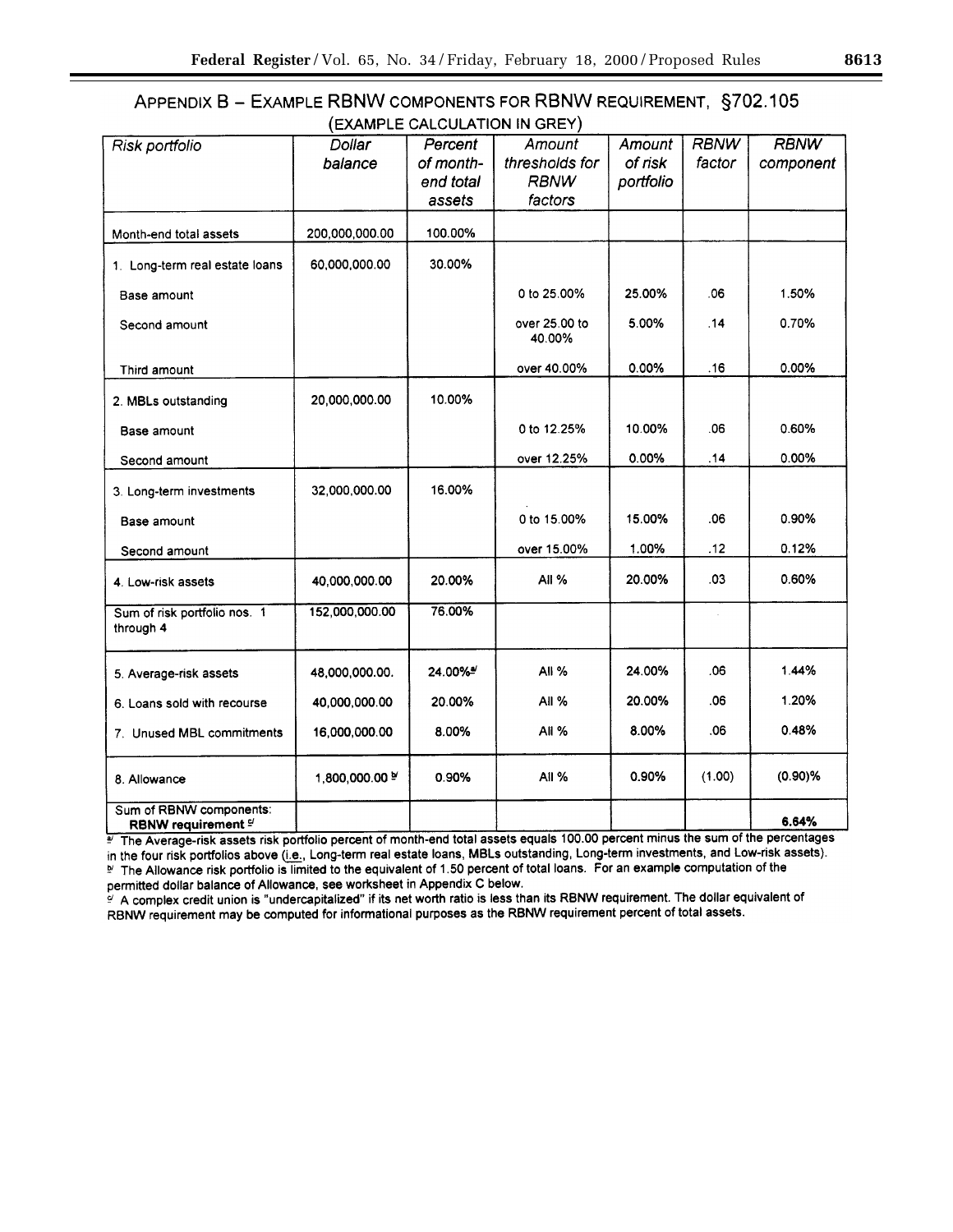| CAAMPLE UALUULATIUN IN GRETT                 |                   |                           |                              |                                                  |                                             |
|----------------------------------------------|-------------------|---------------------------|------------------------------|--------------------------------------------------|---------------------------------------------|
| <b>Balance sheet</b><br>account              | Dollar<br>balance | Percent of<br>total loans | Range of<br>ALL<br>permitted | Permitted<br>ALL<br>percent of<br>total<br>loans | Permitted dollar<br>balance of<br>Allowance |
| Allowance for Loan and<br>Lease Losses (ALL) | 2.400.000.00      | 2.00%                     | 0 to 1.50%                   | 1.50%                                            | 1,800,000.00                                |
| Total loans                                  | 120.000.000.00    |                           |                              |                                                  |                                             |

# APPENDIX C - ALLOWANCE RISK PORTFOLIO DOLLAR BALANCE WORKSHEET  $(FYAMP) F CAICII ATION IN GPEV)$

# APPENDIX D - EXAMPLE LONG-TERM REAL ESTATE LOANS ALTERNATIVE COMPONENT, §702.106(a) (EXAMPLE CALCULATION IN GREY)

| Remaining<br>maturity                         | Dollar balance<br>of Long-term<br>real estate<br>loans by<br>remaining<br>maturity | Percent of total<br>assets by<br>remaining<br>maturity | Alternative<br>factors | Alternative<br>component<br>calculation |
|-----------------------------------------------|------------------------------------------------------------------------------------|--------------------------------------------------------|------------------------|-----------------------------------------|
| > 3 years to 5 years                          | 50,000,000.00                                                                      | 25.00%                                                 | .06                    | 1.50%                                   |
| > 5 years to 12 years                         | 0.00                                                                               | 0.00%                                                  | .08                    | 0.00%                                   |
| > 12 years to 20 years                        | 10.000.000.00                                                                      | 5.00%                                                  | .12                    | 0.60%                                   |
| > 20 years                                    | 0.00                                                                               | 0.00%                                                  | .16                    | 0.00%                                   |
| Sum of above equals<br>Alternative component* |                                                                                    |                                                        |                        | 2.10%                                   |

\* Substitute for RBNW component if lower.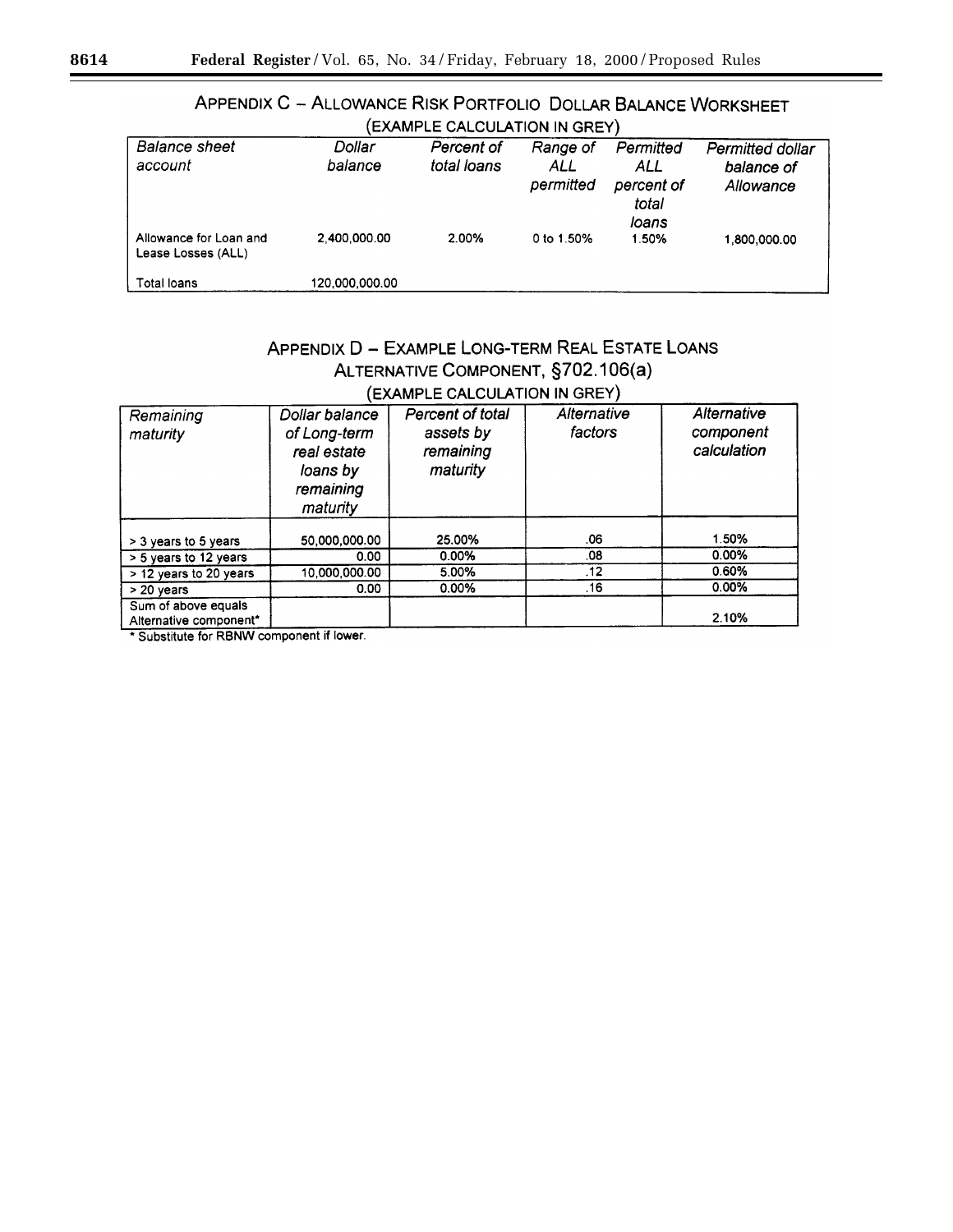# APPENDIX E - EXAMPLE MEMBER BUSINESS LOANS ALTERNATIVE COMPONENT, §702.106(b) (EXAMPLE CALCULATION IN GREY)

| Remaining              | Dollar balance | Percent of total | Alternative | Alternative |
|------------------------|----------------|------------------|-------------|-------------|
| maturity               | of Member      | assets by        | factors     | component   |
|                        | business       | remaining        |             | calculation |
|                        | loans by       | maturity         |             |             |
|                        | remaining      |                  |             |             |
|                        | maturity       |                  |             |             |
| <b>Fixed-rate MBLs</b> |                |                  |             |             |
| 0 to 3 years           | 6,000,000.00   | 3.00%            | .06         | 0.18%       |
| > 3 years to 5 years   | 4.000.000.00   | 2.00%            | .09         | 0.18%       |
| $> 5$ years to 7 years | 2,000,000.00   | 1.00%            | .12         | 0.12%       |
| > 7 years to 12 years  | 0.00           | 0.00%            | .14         | 0.00%       |
| $> 12$ years           | 0.00           | 0.00%            | .16         | $0.00\%$    |
| Variable-rate MBLs     |                |                  |             |             |
| 0 to 3 years           | 2,000,000.00   | 1.00%            | .06         | 0.06%       |
| > 3 years to 5 years   | 4.000.000.00   | 2.00%            | .08         | 0.16%       |
| > 5 years to 7 years   | 2.000.000.00   | 1.00%            | .10         | 0.10%       |
| > 7 years to 12 years  | 0.00           | $0.00\%$         | .12         | $0.00\%$    |
| >12 years              | 0.00           | 0.00%            | .14         | 0.00%       |
| Sum of above equals    |                |                  |             |             |
| Alternative component* |                |                  |             | 0.80%       |

\* Substitute for RBNW component if lower.

# APPENDIX F -- EXAMPLE LONG-TERM INVESTMENTS ALTERNATIVE COMPONENT, §702.106(c) (EXAMPLE CALCULATION IN GREY)

| Weighted-average<br>life                      | Dollar balance<br>of Long-term<br><i>investments</i><br>by weighted<br>average-life | Percent of total<br>assets by<br>weighted<br>average-life | Alternative<br>factors | Alternative<br>component<br>calculation |
|-----------------------------------------------|-------------------------------------------------------------------------------------|-----------------------------------------------------------|------------------------|-----------------------------------------|
| > 3 years to 5 years                          | 20,000,000.00                                                                       | 10.00%                                                    | .08                    | 0.80%                                   |
| > 5 years to 7 years                          | 10.000.000.00                                                                       | 5.00%                                                     | .12                    | 0.60%                                   |
| > 7 years to 10 years                         | 2,000,000.00                                                                        | 1.00%                                                     | .16                    | 0.16%                                   |
| $> 10$ vears                                  | 0.00                                                                                | $0.00\%$                                                  | .20                    | 0.00%                                   |
| Sum of above equals<br>Alternative component* |                                                                                     |                                                           |                        | 1.56%                                   |

\* Substitute for RBNW component if lower.